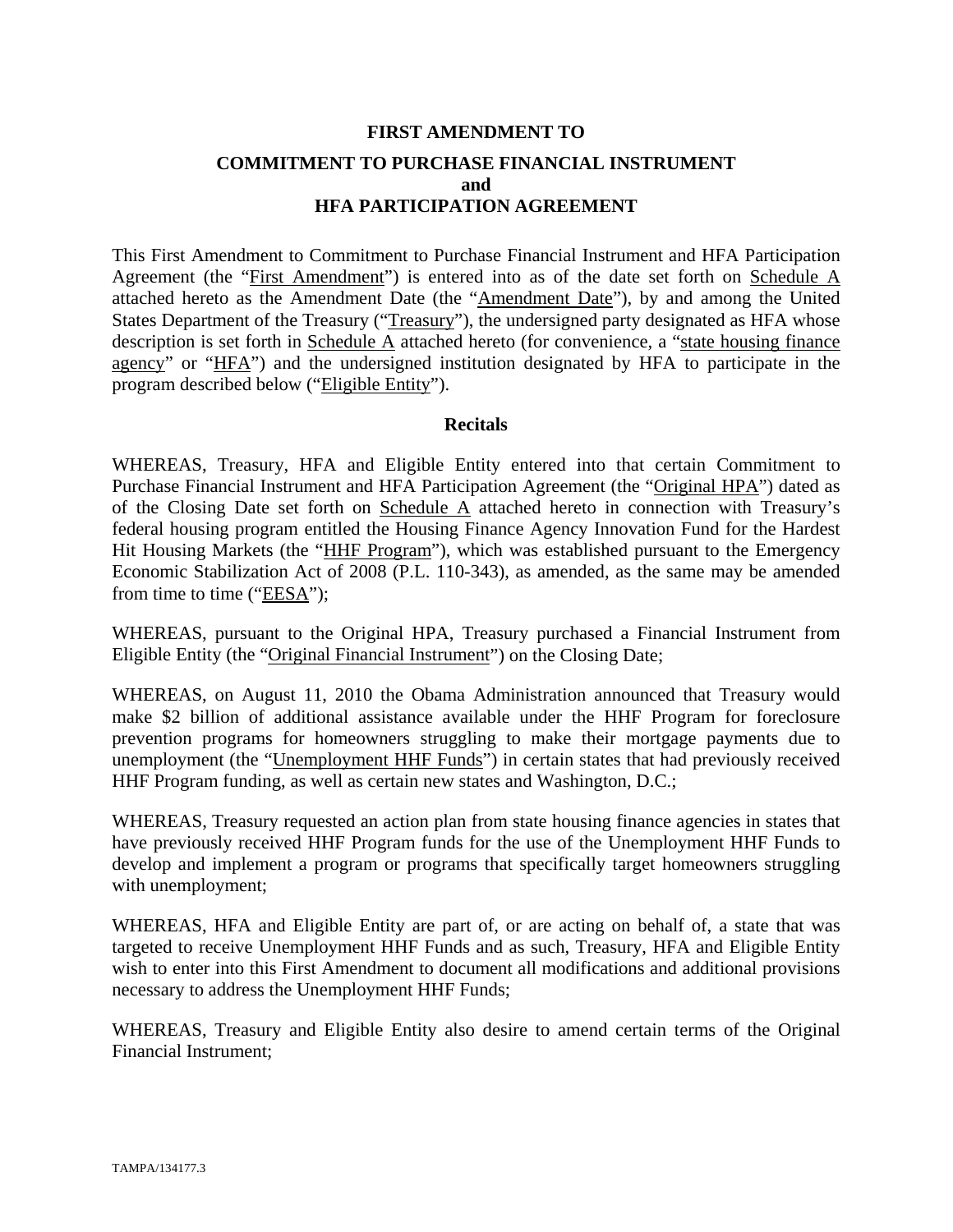Accordingly, in consideration of the representations, warranties, and mutual agreements set forth herein and for other good and valuable consideration, the receipt and sufficiency of which are hereby acknowledged, Treasury, HFA and Eligible Entity agree as follows.

## **Agreement**

## **1. Amendments**

A. Definitions. All references in the Original HPA to the "Agreement" shall mean the Original HPA, as amended by this First Amendment; all references in the Original HPA to the "Financial Instrument" shall mean the Amended and Restated Financial Instrument in the form attached to this First Amendment as Exhibit A; all references in the Original HPA to the "Capital Draw Request" shall mean the Capital Draw Request in the form attached to this First Amendment as Exhibit C; and all references in the Original HPA to Schedules A, B or C shall mean the Schedules A, B or C attached to this First Amendment. All references herein to the "HPA" shall mean the Original HPA, as amended by this First Amendment.

B. Unemployment Programs. The following additional language shall be added to Section 3.A. of the Original HPA:

"No Capital Draw for funds in excess of the amount indicated on Schedule A attached hereto as Portion of Program Participation Cap Representing Original HHF Funds shall be permissible for (i) Services that do not Qualify as an Unemployment Program, as indicated in the applicable Service Schedule, without the approval of Treasury, or (ii) Permitted Expenses."

C. Schedule A. Schedule A attached to the Original HPA is hereby deleted in its entirety and replaced with Schedule A attached to this First Amendment.

D. Schedule B. Schedule B attached to the Original HPA is hereby deleted in its entirety and replaced with Schedule B attached to this First Amendment.

E. Schedule C. Schedule C attached to the Original HPA is hereby deleted in its entirety and replaced with Schedule C attached to this First Amendment.

F. Exhibit A. Exhibit A attached to the Original HPA is hereby deleted in its entirety and replaced with **Exhibit A** attached to this First Amendment.

G. Exhibit C. Exhibit C attached to the Original HPA is hereby deleted in its entirety and replaced with **Exhibit C** attached to this First Amendment.

## **2. Substitution of Financial Instrument**

Eligible Entity shall deliver to Treasury on the date hereof an Amended and Restated Financial Instrument in the form attached to this First Amendment as Exhibit A. By executing this First Amendment, Treasury, HFA and Eligible Entity authorize The Bank of New York Mellon to cancel the Original Financial Instrument against delivery of such Amended and Restated Financial Instrument and direct The Bank of New York Mellon to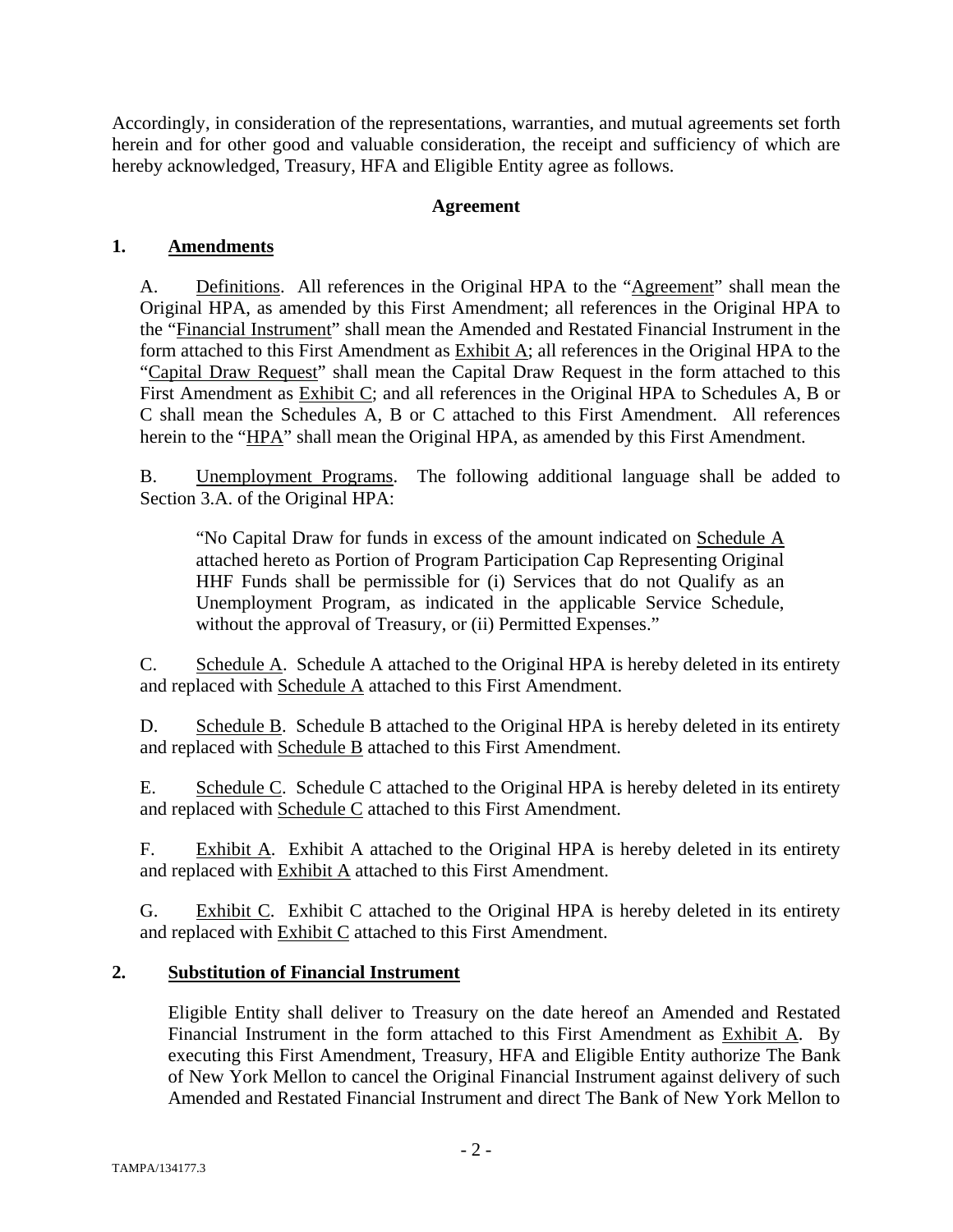return the cancelled Original Financial Instrument to (or at the direction of) the Eligible Entity.

# **3. Representations, Warranties and Covenants**

A. HFA and Eligible Entity. HFA and Eligible Entity, each for itself, make the following representations, warranties and covenants to Treasury and the truth and accuracy of such representations and warranties and compliance with and performance of such covenants are continuing obligations of HFA and Eligible Entity, each as to itself. In the event that any of the representations or warranties made herein cease to be true and correct or HFA or Eligible Entity breaches any of its covenants made herein, HFA or Eligible Entity, as the case may be, agrees to notify Treasury immediately and the same shall constitute an Event of Default under the HPA.

(1) HFA and Eligible Entity each hereby covenants and agrees that no funds in excess of the amount indicated on Schedule A attached hereto as Portion of Program Participation Cap Representing Original HHF Funds shall be used (i) to fund Services performed by Eligible Entity that do not Qualify as an Unemployment Program, as indicated in the applicable Service Schedule, or (ii) for Permitted Expenses.

(2) HFA and Eligible Entity each hereby certifies, represents and warrants as of the date hereof that each of the representations and warranties of HFA or Eligible Entity, as applicable, contained in the HPA are true, correct, accurate and complete in all material respects as of the date hereof. All covenants of HFA or Eligible Entity, as applicable, contained in the HPA shall remain in full force and effect and neither HFA, nor Eligible Entity is in breach of any such covenant.

(3) Eligible Entity has the full corporate power and authority to enter into, execute, and deliver this First Amendment, the Amended and Restated Financial Instrument and any other closing documentation delivered to Treasury in connection with this First Amendment or the Amended and Restated Financial Instrument, and to perform its obligations hereunder and thereunder.

(4) HFA has the full legal power and authority to enter into, execute, and deliver this First Amendment and any other closing documentation delivered to Treasury in connection with this First Amendment, and to perform its obligations hereunder and thereunder.

## **4. Miscellaneous**

A. The recitals set forth at the beginning of this First Amendment are true and accurate and are incorporated herein by this reference.

B. Capitalized terms used but not defined herein shall have the meanings ascribed to them in the HPA.

C. Any provision of the HPA that is determined to be prohibited or unenforceable in any jurisdiction shall, as to such jurisdiction, be ineffective to the extent of such prohibition or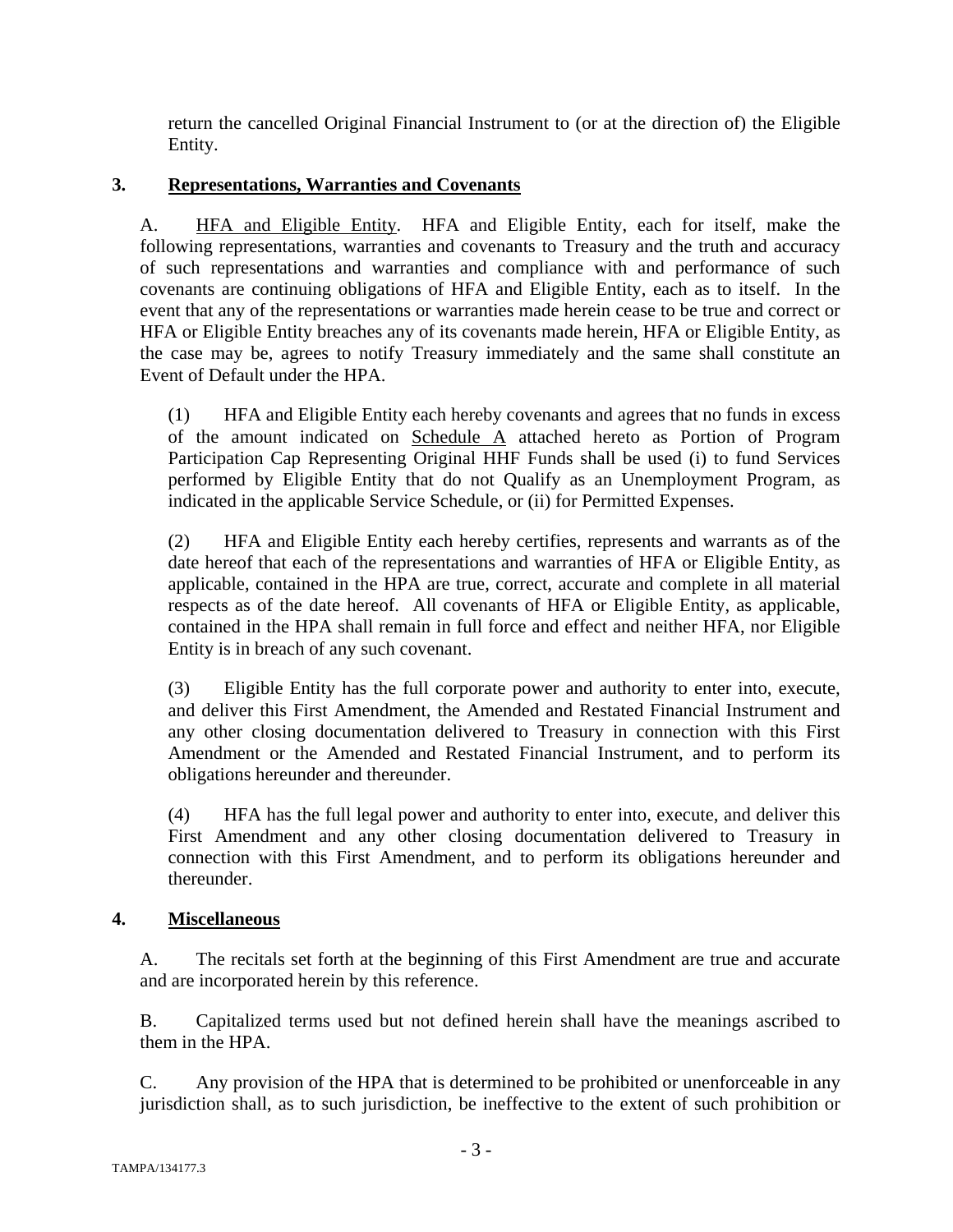unenforceability without invalidating the remaining provisions of the HPA, and no such prohibition or unenforceability in any jurisdiction shall invalidate such provision in any other jurisdiction.

D. This First Amendment may be executed in two or more counterparts (and by different parties on separate counterparts), each of which shall be deemed an original, but all of which together shall constitute one and the same instrument. Facsimile or electronic copies of this First Amendment and the Amended and Restated Financial Instrument shall be treated as originals for all purposes.

## [SIGNATURE PAGE FOLLOWS; REMAINDER OF PAGE INTENTIONALLY LEFT BLANK]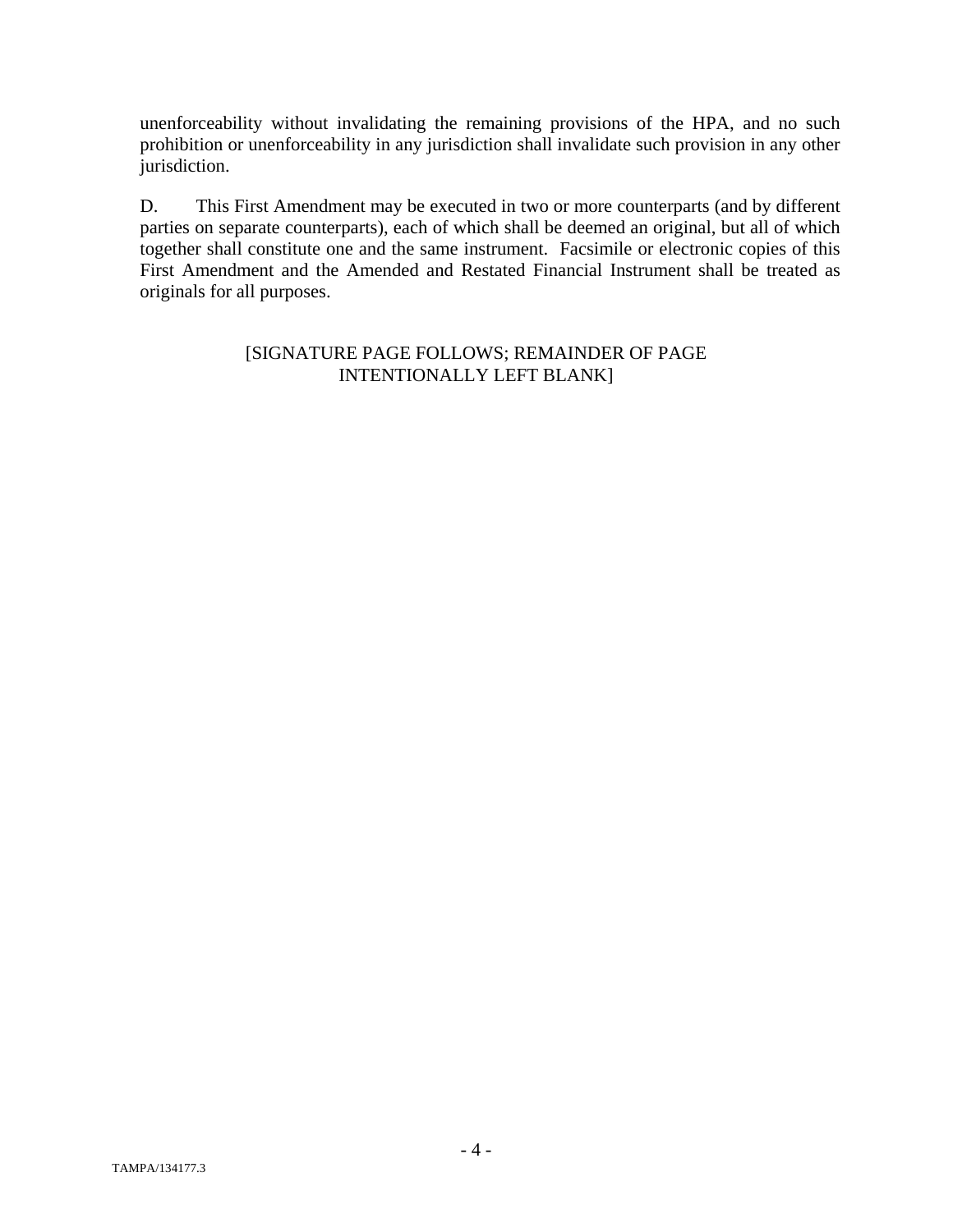**In Witness Whereof**, HFA, Eligible Entity and Treasury by their duly authorized officials hereby execute and deliver this First Amendment to Commitment to Purchase Financial Instrument and HFA Participation Agreement as of the Amendment Date.

#### **HFA**: **TREASURY**:

MICHIGAN STATE HOUSING DEVELOPMENT AUTHORITY UNITED STATES DEPARTMENT OF THE **TREASURY** 

By: /s/ Gary Heidel By: Name: Gary Heidel Name: Herbert M. Allison, Jr. Title: Interim Executive Director Title: Assistant Secretary for

Financial Stability

#### **ELIGIBLE ENTITY**:

MICHIGAN HOMEOWNER ASSISTANCE NONPROFIT HOUSING CORPORATION

By: /s/ Edwin R. Harlin **Name: Edwin R. Harlin**<br>Name: Edwin R. Harlin Title: President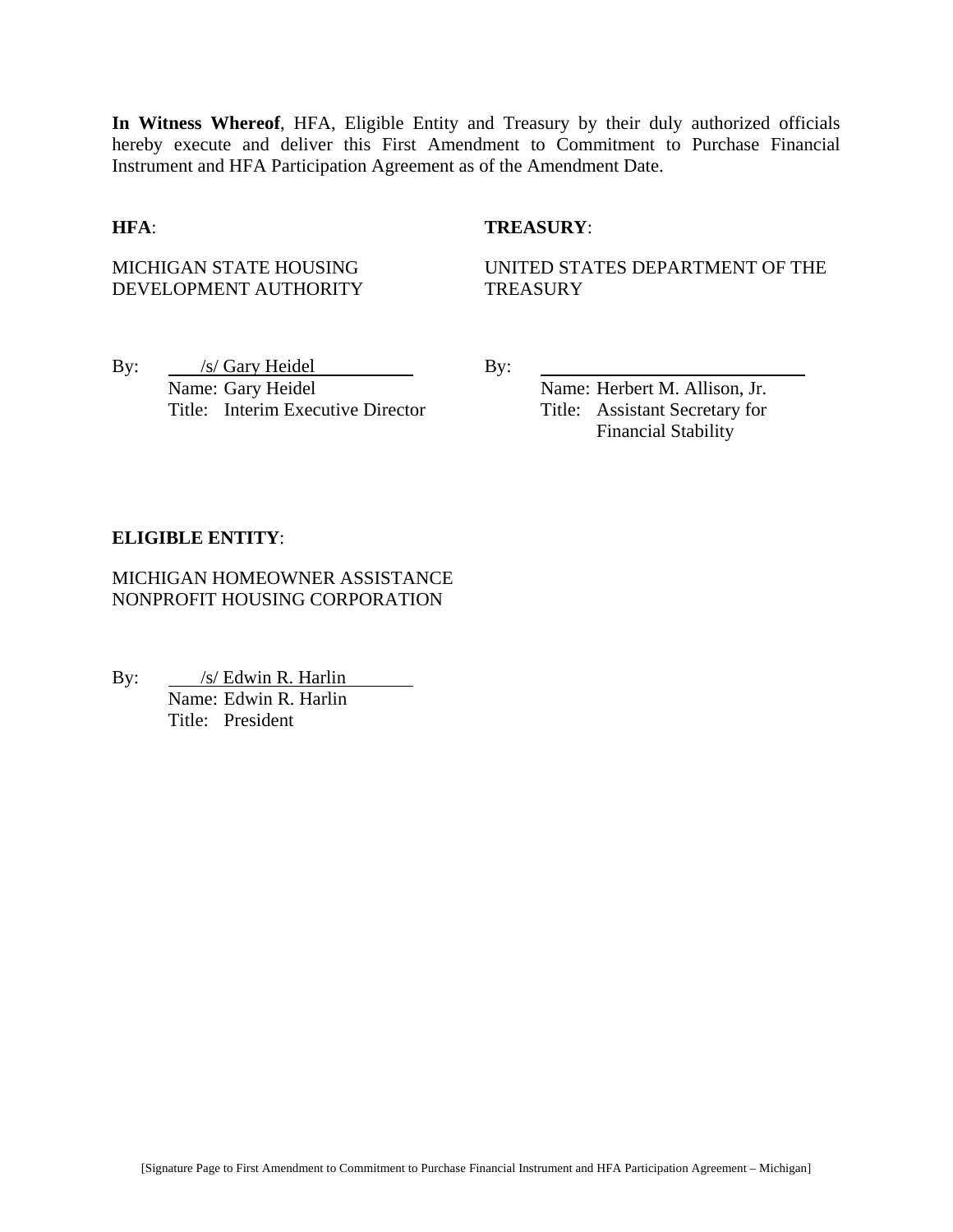In Witness Whereof, HFA, Eligible Entity and Treasury by their duly authorized officials hereby execute and deliver this First Amendment to Commitment to Purchase Financial Instrument and HFA Participation Agreement as of the Amendment Date.

#### HFA:

### **TREASURY:**

MICHIGAN STATE HOUSING DEVELOPMENT AUTHORITY

By:

Name: Title:

 $By:$ 

**TREASURY** 

UNITED STATES DEPARTMENT OF THE

Name: Herbert M. Allison, Jr. Title: Assistant Secretary for **Financial Stability** 

#### **ELIGIBLE ENTITY:**

MICHIGAN HOMEOWNER ASSISTANCE NONPROFIT HOUSING CORPORATION

By:

Name: Title: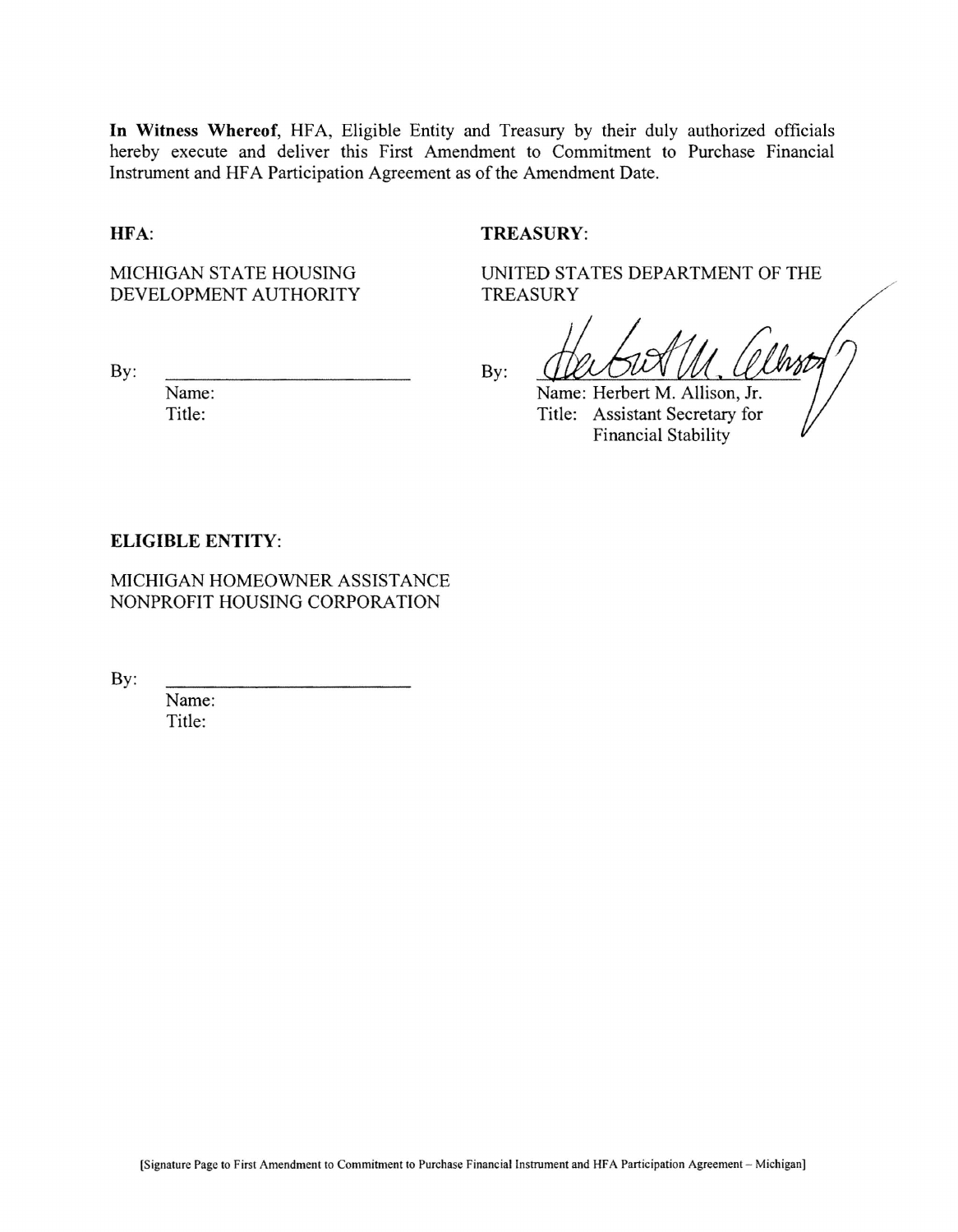# **EXHIBITS AND SCHEDULES**

- Exhibit A Form of Amended and Restated Financial Instrument<br>Exhibit C Form of Capital Draw Request
- Exhibit C Form of Capital Draw Request<br>Schedule A Basic Information
- Schedule A Basic Information<br>Schedule B Service Schedules
- Service Schedules
- Schedule C Permitted Expenses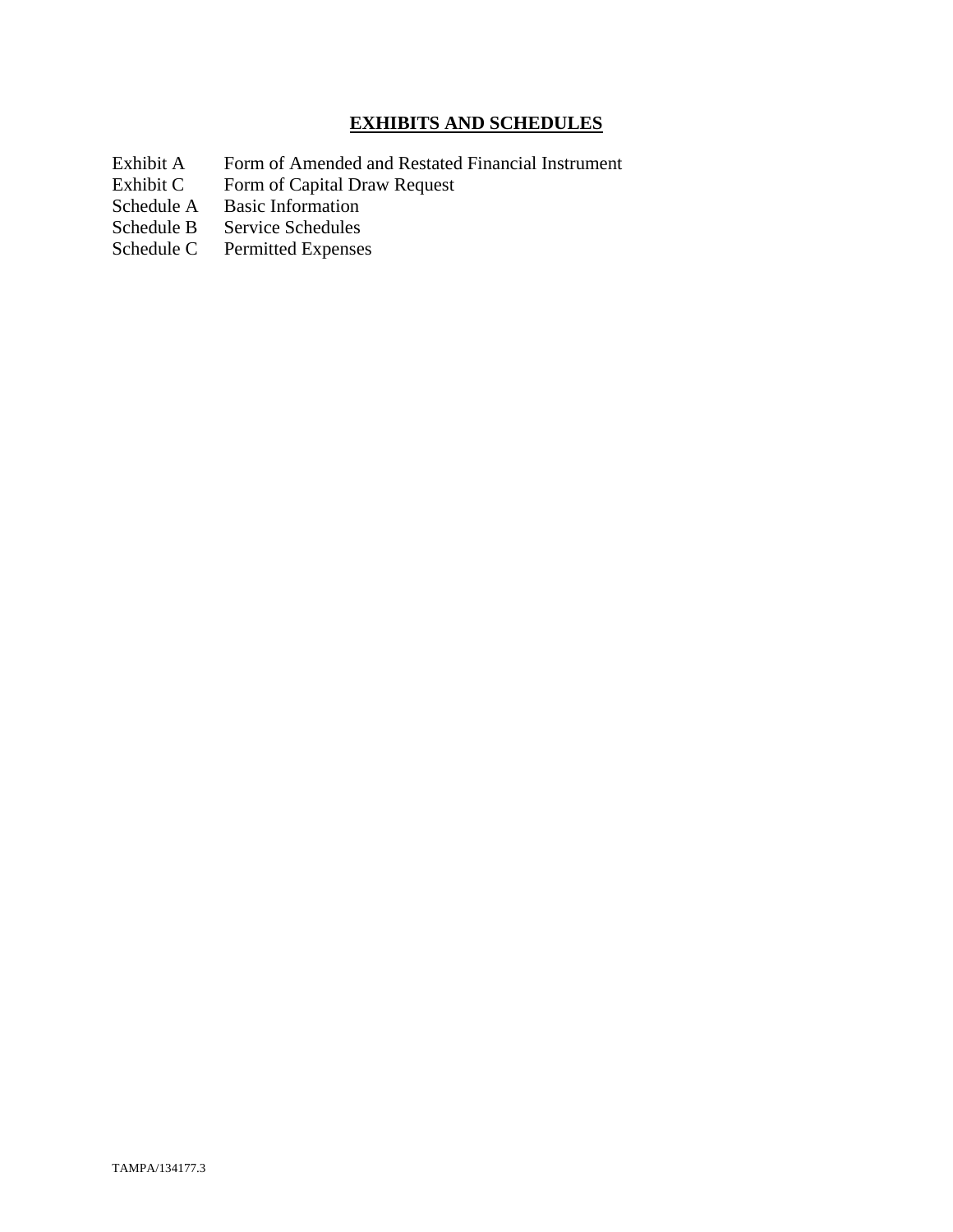## **EXHIBIT A**

### **FORM OF AMENDED AND RESTATED FINANCIAL INSTRUMENT**

This Amended and Restated Financial Instrument is delivered by the undersigned party ("Eligible Entity") as provided in Section 1 of the Commitment to Purchase Financial Instrument and HFA Participation Agreement dated as of the Effective Date, as modified by that certain First Amendment to Commitment to Purchase Financial Instrument and HFA Participation Agreement, dated as of the Amendment Date (together, the "Agreement"), by and among the United States Department of the Treasury ("Treasury"), the party designated as HFA in the Agreement ("HFA") and Eligible Entity. This Amended and Restated Financial Instrument is effective as of the Amendment Date. All of the capitalized terms that are used but not defined herein shall have the meanings ascribed to them in the Agreement.

#### **Recitals**

WHEREAS, Eligible Entity executed and delivered that certain Financial Instrument dated as of the Effective Date to Treasury ("Original Financial Instrument");

WHEREAS, Treasury and Eligible Entity desire to amend certain terms of the Original Financial Instrument regarding repayment of the Purchase Price, which were clarified after the Closing Date and to provide consistent terms for all states receiving HHF Program funds;

Accordingly, for good and valuable consideration, the receipt and sufficiency of which are hereby acknowledged, Eligible Entity agrees as follows:

- 1. Eligible Entity Obligation; Purchase Price Consideration.
	- (a) Eligible Entity shall perform all Services described in the Service Schedules in consideration for the Purchase Price described in subsection (b) below, in accordance with the terms and conditions of the Agreement, to the satisfaction of Treasury. The conditions precedent to the payment by Treasury of the Purchase Price with respect to the Services are set forth in Section 3(B) of the Agreement.
	- (b) This Amended and Restated Financial Instrument is being purchased by Treasury pursuant to Section 3 of the Agreement through the payment by Treasury of various payments referred to collectively in the Agreement as the "Purchase Price" (which Purchase Price includes payments made by Treasury under the Original Financial Instrument). This Amended and Restated Financial Instrument is being purchased by Treasury in connection with Eligible Entity's participation in the Housing Finance Agency Innovation Fund for the Hardest Hit Housing Markets program (the "HHF Program") created under the Emergency Economic Stabilization Act of 2008 (P.L. 110-343), as amended, as the same may be amended from time to time ("EESA").
- 2. Repayment of Purchase Price. In the event a recipient of HHF Program funds repays any or all of the funds received from Eligible Entity in connection with the Services, Eligible Entity shall use such funds as follows: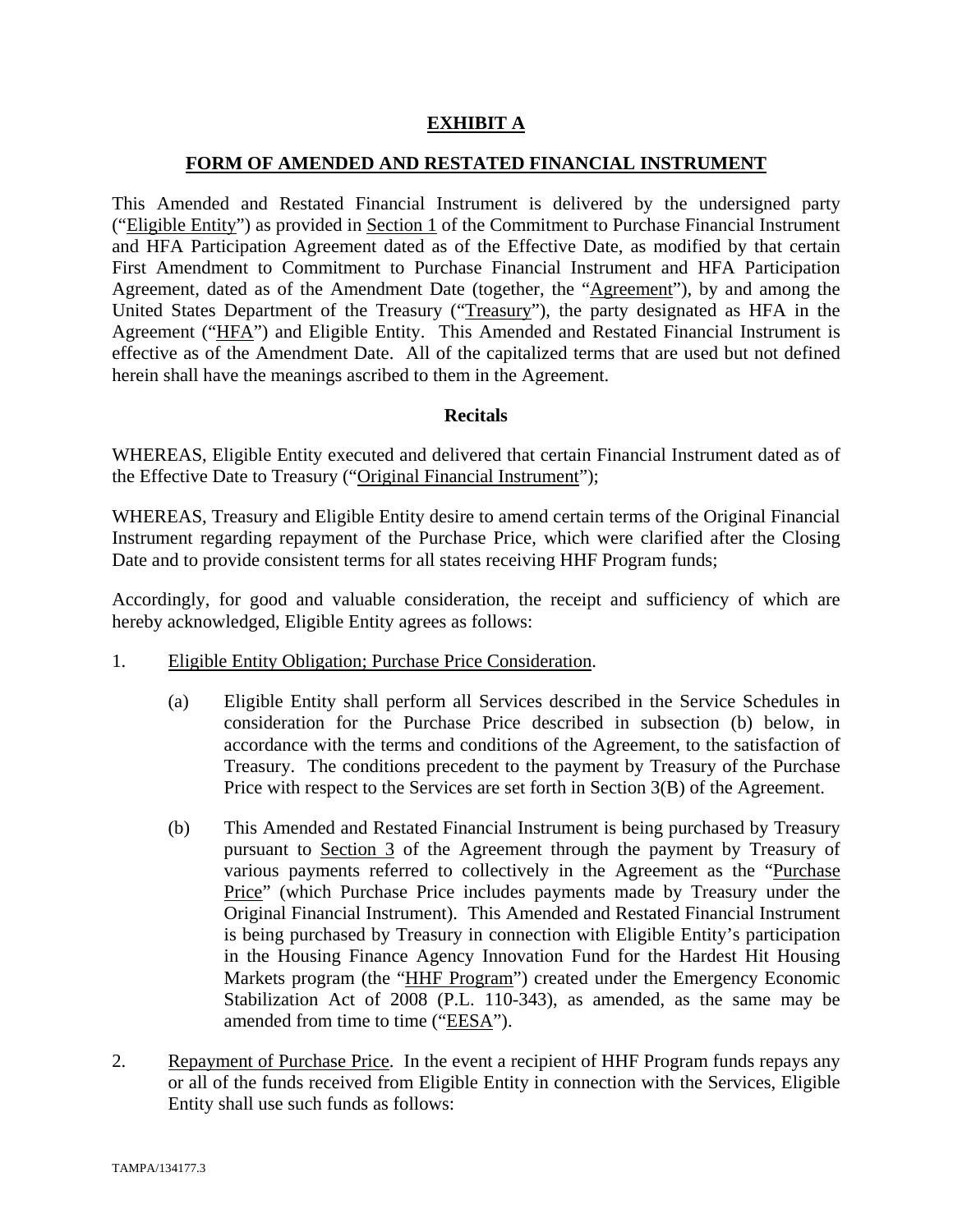- (a) First, if such funds are repaid on or prior to December 31, 2017, Eligible Entity may use such repaid funds to continue to provide Services to other eligible homeowners up to and including December 31, 2017 or retain such repaid funds to fund the Permitted Expenses to the extent the full amount as indicated on Schedule C to the Agreement has not been drawn from Treasury pursuant to Section 3(A) of the Agreement. Any repaid funds retained by Eligible Entity to fund Permitted Expenses shall correspondingly reduce the amount that Eligible Entity may draw from Treasury pursuant to Section 3(A) of the Agreement to fund Permitted Expenses.
- (b) Second, if such funds are repaid on or prior to December 31, 2017 and Eligible Entity is no longer providing the Services to new homeowners and the Permitted Expenses have been fully funded, then Eligible Entity shall remit such funds to Treasury, monthly on the 15th day of each month or first business day thereafter.
- (c) Third, if such funds are repaid after December 31, 2017, Eligible Entity shall remit such funds to Treasury, monthly on the  $15<sup>th</sup>$  day of each month or first business day thereafter.
- 3. Final Repayment. In the event Eligible Entity is holding any HHF Programs funds, including, but not limited to, excess cash and amounts on deposit in the administrative reserve, as of December 31, 2017, such funds shall be returned to Treasury or its designee prior to 1:00 p.m. Eastern Standard Time on December 31, 2017.
- 4. Security Interest. As security for the performance of the Services and the other obligations of Eligible Entity under the Agreement, as such obligations are evidenced in this Amended and Restated Financial Instrument, Eligible Entity has granted to Treasury a first lien priority security interest in the Depository Account and in any moneys, or investments, if any, held therein.
- 5. Representations, Warranties and Covenants. Eligible Entity represents and warrants that the representations and warranties set forth in the Agreement, on the date hereof, are, and on the date of each Capital Draw hereunder, shall be, true, correct, accurate and complete in all material respects. The truth and accuracy of such representations and warranties are continuing obligations of Eligible Entity. Additionally, all covenants of Eligible Entity set forth in Section 2 of the Agreement are incorporated herein by reference and Eligible Entity, on the date hereof, is not, and on the date of each Capital Draw hereunder, shall not be in breach of any such covenants. In the event that any of the representations or warranties made herein or in the Agreement cease to be true and correct, or the Eligible Entity breaches any of the covenants made herein or in the Agreement, Eligible Entity agrees to notify Treasury immediately and the same shall constitute an Event of Default hereunder.
- 6. Limitation of Liability

IN NO EVENT SHALL TREASURY, OR ITS OFFICERS, EMPLOYEES, AGENTS OR AFFILIATES BE LIABLE TO ELIGIBLE ENTITY WITH RESPECT TO THE SERVICES OR THE AGREEMENT, OR FOR ANY ACT OR OMISSION OCCURRING IN CONNECTION WITH THE FOREGOING, FOR ANY DAMAGES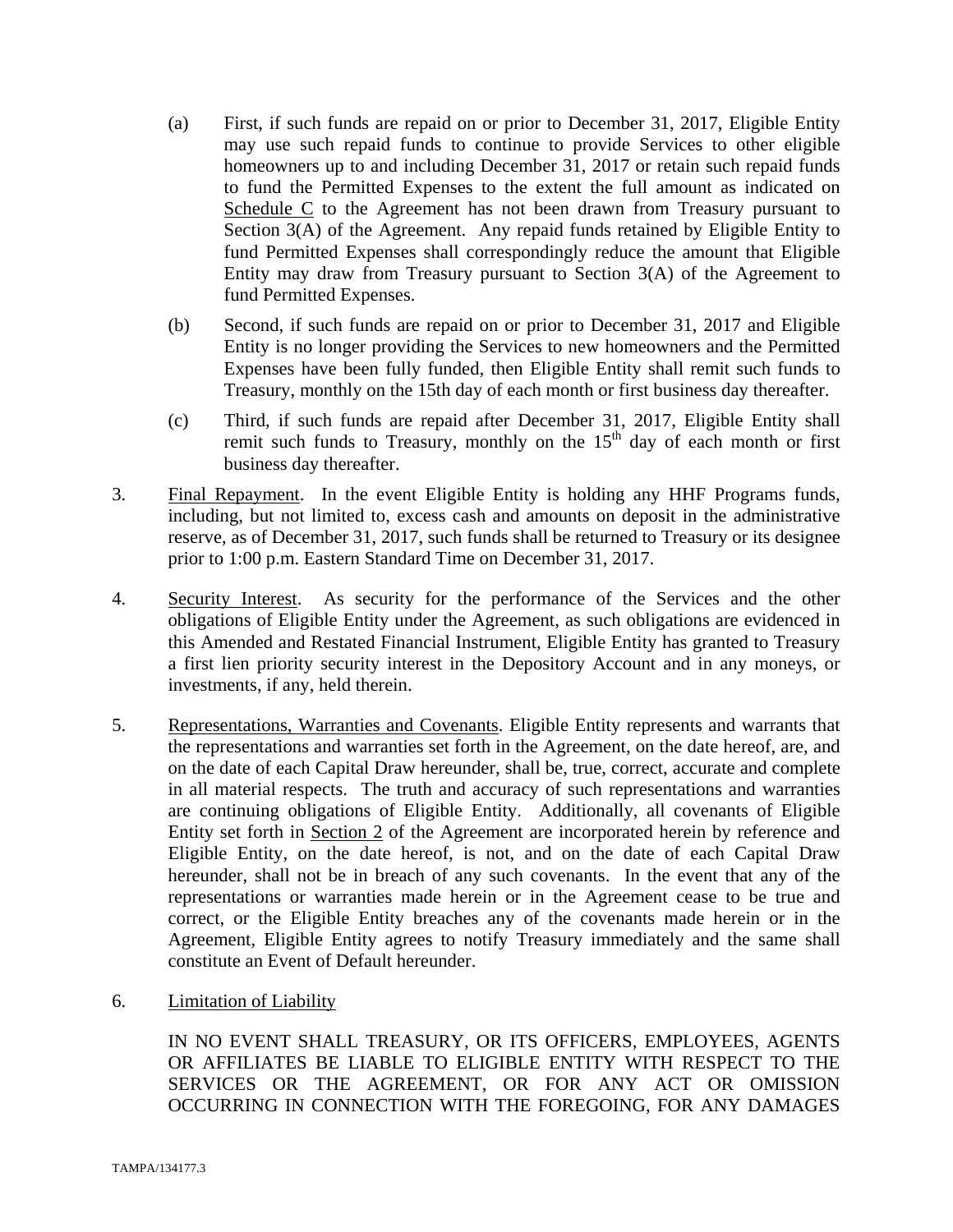OF ANY KIND, INCLUDING, BUT NOT LIMITED TO DIRECT DAMAGES, INDIRECT DAMAGES, LOST PROFITS, LOSS OF BUSINESS, OR OTHER INCIDENTAL, CONSEQUENTIAL, SPECIAL OR PUNITIVE DAMAGES OF ANY NATURE OR UNDER ANY LEGAL THEORY WHATSOEVER, EVEN IF ADVISED OF THE POSSIBILITY OF SUCH DAMAGES AND REGARDLESS OF WHETHER OR NOT THE DAMAGES WERE REASONABLY FORESEEABLE; PROVIDED, HOWEVER, THAT THIS PROVISION SHALL NOT LIMIT TREASURY'S OBLIGATION TO REMIT PURCHASE PRICE PAYMENTS TO ELIGIBLE ENTITY IN ACCORDANCE WITH THE AGREEMENT.

7. Indemnification

Eligible Entity agrees as set forth on Schedule E to the Agreement, which Schedule E is hereby incorporated into this Amended and Restated Financial Instrument by reference.

IN WITNESS WHEREOF, Eligible Entity hereby executes this Amended and Restated Financial Instrument on the date set forth below.

[INSERT FULL LEGAL NAME OF ELIGIBLE ENTITY]

By: Name: Title:

Date: \_\_\_\_\_\_\_\_\_\_\_\_ \_\_, 2010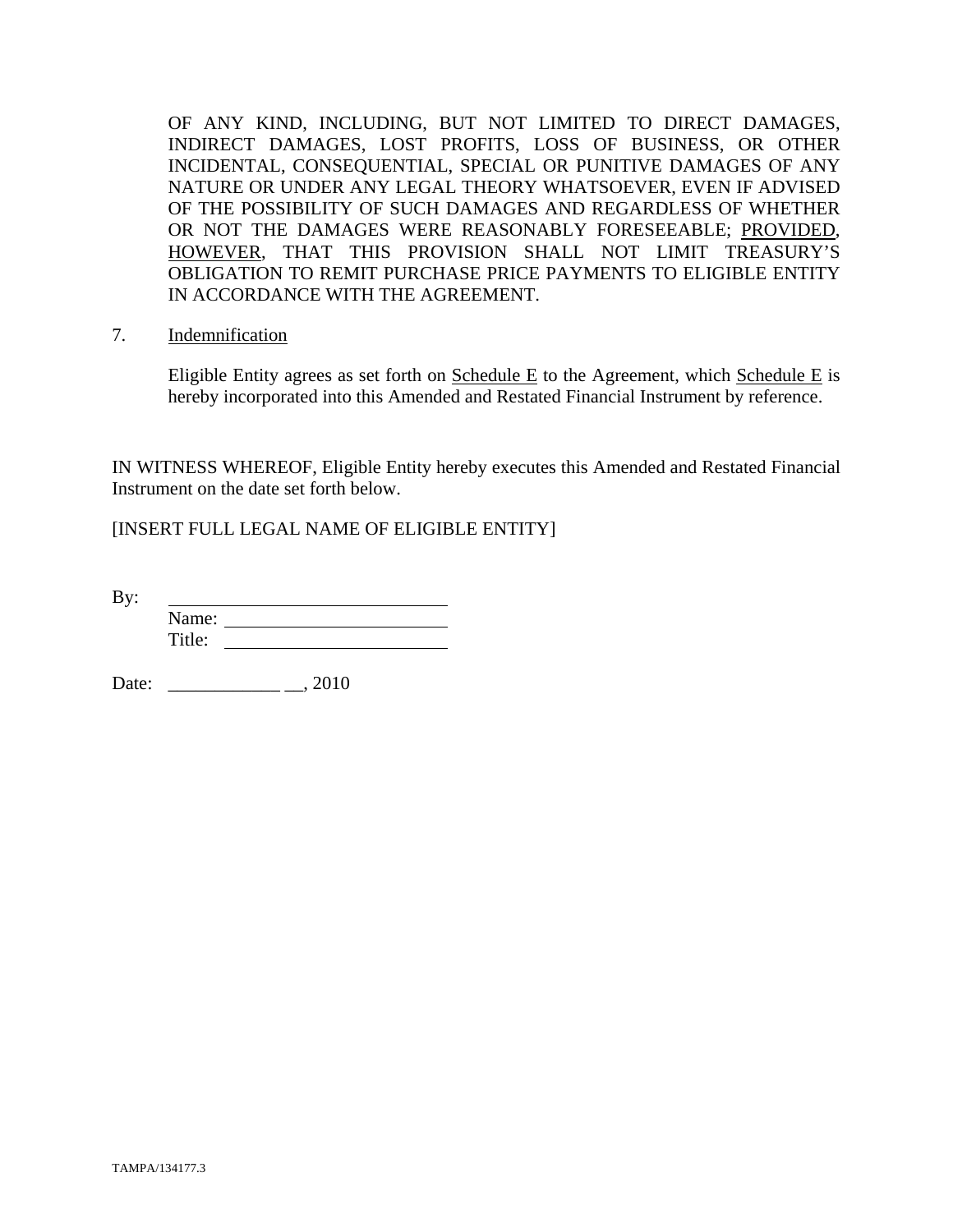### **EXHIBIT C**

#### **FORM OF CAPITAL DRAW REQUEST**

[insert date]

The Bank of New York Mellon tarpcppclosing@bnymellon.com Attn: Matthew Sabino

The United States Department of the Treasury OFSChiefCounselNotices@do.treas.gov HFAInnovation@do.treas.gov tarp.compliance@do.treas.gov Attention: HFA Hardest Hit Fund

Ladies/Gentlemen:

 Reference is made to the Commitment to Purchase Financial Instrument and HFA Participation Agreement dated as of the date set forth on Schedule A thereto (as amended, supplemented or otherwise modified and in effect from time to time, the "HPA") by and among [insert HFA name] ("HFA"), [insert Eligible Entity name] ("Eligible Entity") and the United States Department of the Treasury ("Treasury"). Reference is also made to the Financial Instrument dated the date set forth on Schedule A to the HPA delivered by Eligible Entity to Treasury (as amended, restated, supplemented or otherwise modified and in effect from time to time, the "Financial Instrument"). Capitalized terms used but not otherwise defined herein shall have the meaning given them in the HPA.

 In accordance with Section 3.A. of the HPA, the undersigned Eligible Entity hereby requests that The Bank of New York Mellon ("BNYM"), on behalf of Treasury, disburse the amounts set forth on the attached Capital Draw Schedule as a Capital Draw against the Purchase Price as described in the HPA to Eligible Entity on [insert date] (the "Funding Date").

 HFA and Eligible Entity, as applicable, hereby certify to Treasury and BNYM, as of the date hereof and on the Funding Date, that:

- (a) no default or Event of Default has occurred and is continuing as of the date hereof and on the Funding Date [other than  $\cdot$ ];
- (b) each of the representations and warranties made by HFA and Eligible Entity in the HPA and Financial Instrument are true and correct on and as of such date, as if made on and as of the date hereof and on the Funding Date [other than \_\_\_\_\_\_\_\_\_\_\_\_\_\_];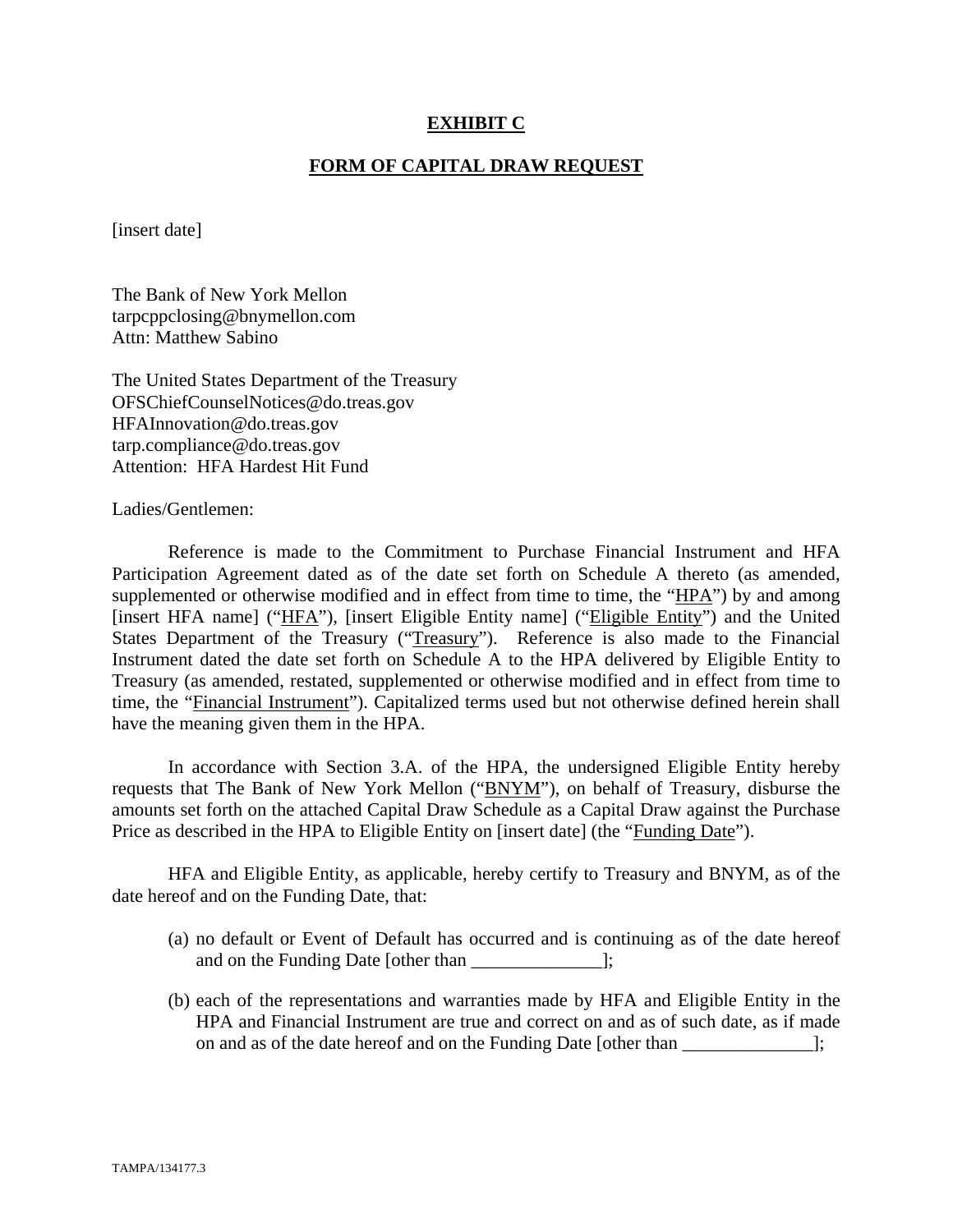- (c) HFA and Eligible Entity are in compliance with the covenants and other agreements set forth in the HPA and Financial Instrument, which shall remain in full force and effect [other than \_\_\_\_\_\_\_\_\_\_\_\_\_\_];
- (d) No portion of any prior Capital Draw and/or this Capital Draw in excess of the amount set forth on Schedule A to the HPA as Portion of Program Participation Cap Representing Original HHF Funds, have been or will be used to fund Services that do not Qualify as an Unemployment Program, as indicated in the applicable Service Schedule, or Permitted Expenses.
- (e) all data and information set forth in this Capital Draw Request, including the Capital Draw Schedule, is true and correct in all respects; and
- (f) to our knowledge, there have been no Acts of Bad Faith by any HHF Recipient [other than \_\_\_\_\_\_\_\_\_\_\_\_\_\_].

 In the event that any part of the certification made herein is discovered not to be true and correct after the date hereof, HFA or Eligible Entity, as applicable, shall notify Treasury immediately.

[INSERT FULL LEGAL NAME OF HFA]

[Name of Authorized Official] [Title of Authorized Official]

 $\overline{a}$ 

l

## [INSERT FULL LEGAL NAME OF ELIGIBLE ENTITY]

[Name of Authorized Official] [Title of Authorized Official]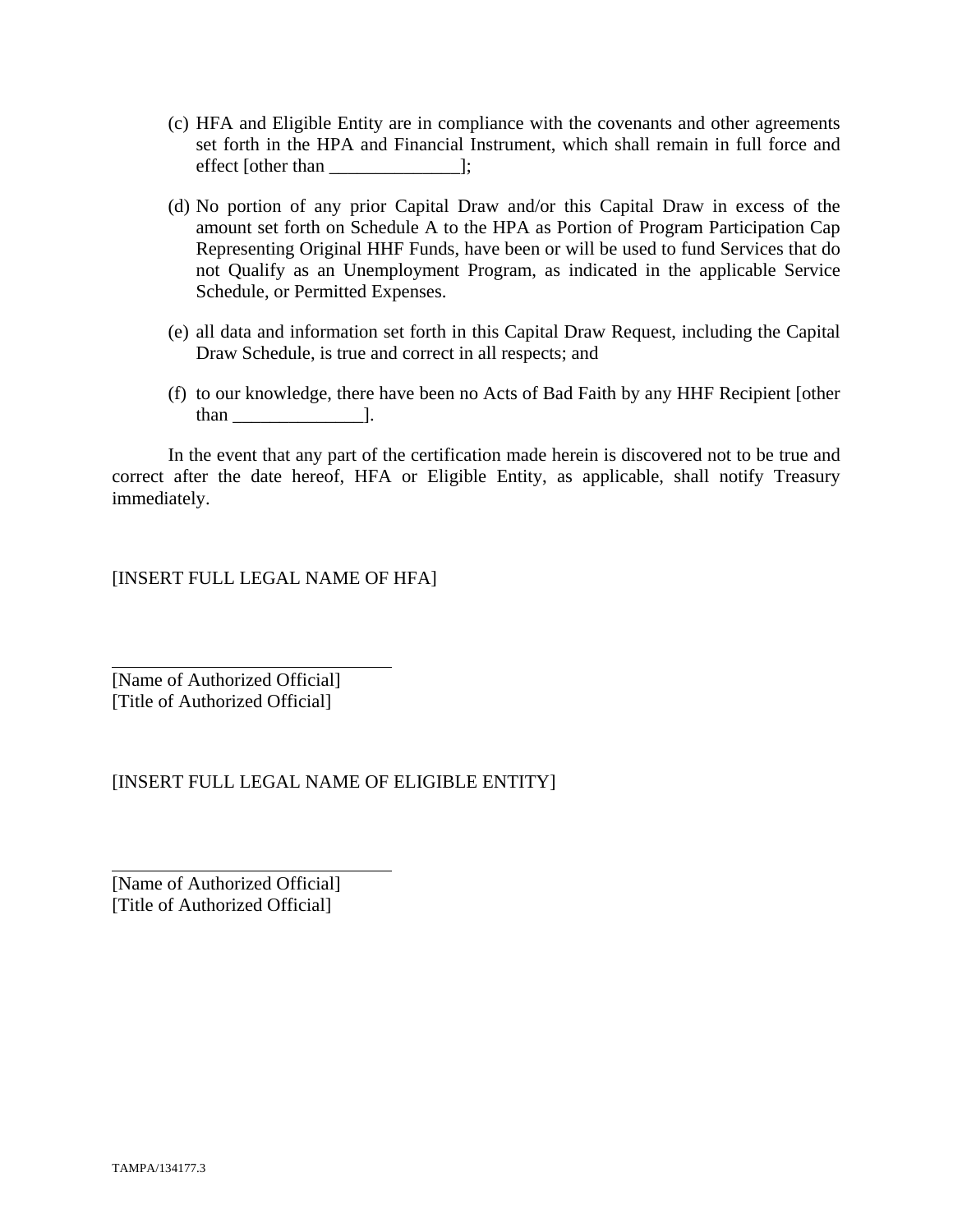# **CAPITAL DRAW SCHEDULE**

| Capital Draw Request for:                                                                                                  |               |
|----------------------------------------------------------------------------------------------------------------------------|---------------|
| [] Program                                                                                                                 | \$            |
| ] Program                                                                                                                  | $\mathcal{S}$ |
| [ Program                                                                                                                  | \$            |
| Permitted Administrative Expenses                                                                                          | \$            |
| <b>Total Capital Draw Request</b>                                                                                          | \$            |
| Amount of Capital Draw Request for Non-Unemployment Programs and<br><b>Permitted Expenses</b>                              | \$            |
| Amount of Capital Draw Request for Unemployment Programs                                                                   | $\mathcal{S}$ |
| Total Capital Draw Request as a Percentage of Program Participation Cap <sup>1</sup> :                                     | $\%$          |
|                                                                                                                            |               |
| Total Purchase Price funded to date, including current Capital Draw:                                                       | $\mathbb{S}$  |
| Total funding to date, including current Capital Draw for Non-Unemployment<br>Programs and Permitted Expenses <sup>2</sup> | \$            |
| Total funding to date, including current Capital Draw for Unemployment<br>Programs                                         | $\mathcal{S}$ |
|                                                                                                                            |               |
| Program Participation Cap:                                                                                                 | \$            |
|                                                                                                                            |               |
| Program Funds Remaining:                                                                                                   | \$            |
|                                                                                                                            |               |
| Amount of HHF Program funds on hand prior to this Capital Draw:                                                            | $\mathcal{S}$ |
|                                                                                                                            |               |
| HHF Program funds on hand prior to this Capital Draw as a Percentage of<br>Program Participation Cap <sup>3</sup> :        | $\%$          |

 $<sup>1</sup>$  May not be less than 2.5% nor exceed 20%.</sup>

\_\_\_\_\_\_\_\_\_\_\_\_\_\_\_\_\_\_\_\_\_\_\_\_

<sup>2</sup> May not exceed Portion of Program Participation Cap Representing Original HHF Funds.<br><sup>3</sup> May not exceed 5.0% on the date of submission of the Draw Request.

**Depository Account Information/Wire Instructions for payment of Capital Draw:**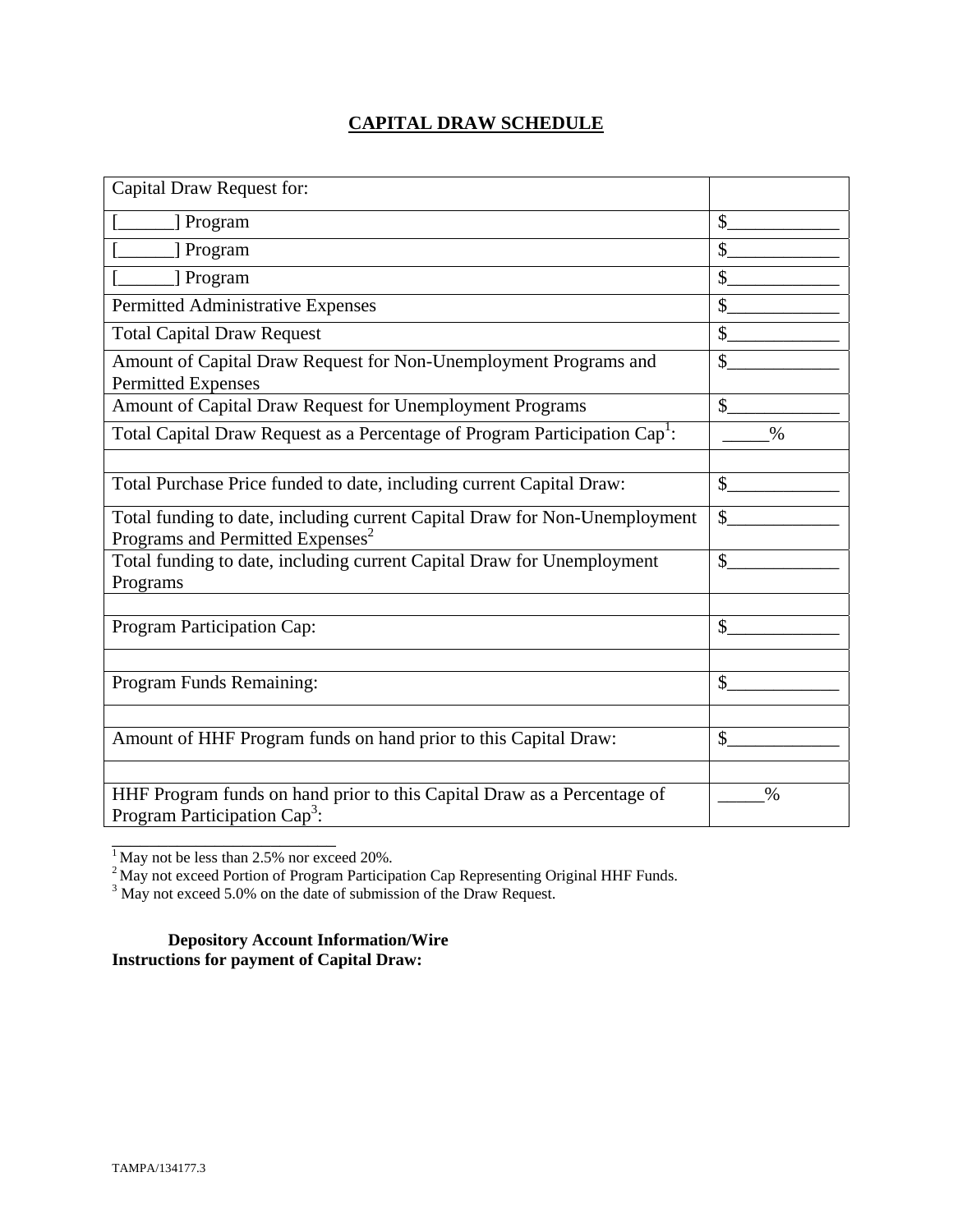## **SCHEDULE A**

## **BASIC INFORMATION**

Eligible Entity Information:

Name of the Eligible Entity:

| Michigan Homeowner Assistance Nonprofit |  |
|-----------------------------------------|--|
| <b>Housing Corporation</b>              |  |

Corporate or other organizational form: Domestic Nonprofit Corporation

Jurisdiction of organization: State of Michigan

Notice Information:

| <b>HFA</b> Information: |                                                               |
|-------------------------|---------------------------------------------------------------|
| Name of HFA:            | Housing<br>Development<br>Michigan<br>State<br>Authority      |
| Organizational form:    | Public body corporate and politic of the<br>State of Michigan |
| Date of Application:    | April 14, 2010                                                |
| Date of Action Plan:    | September 1, 2010                                             |
| Notice Information:     |                                                               |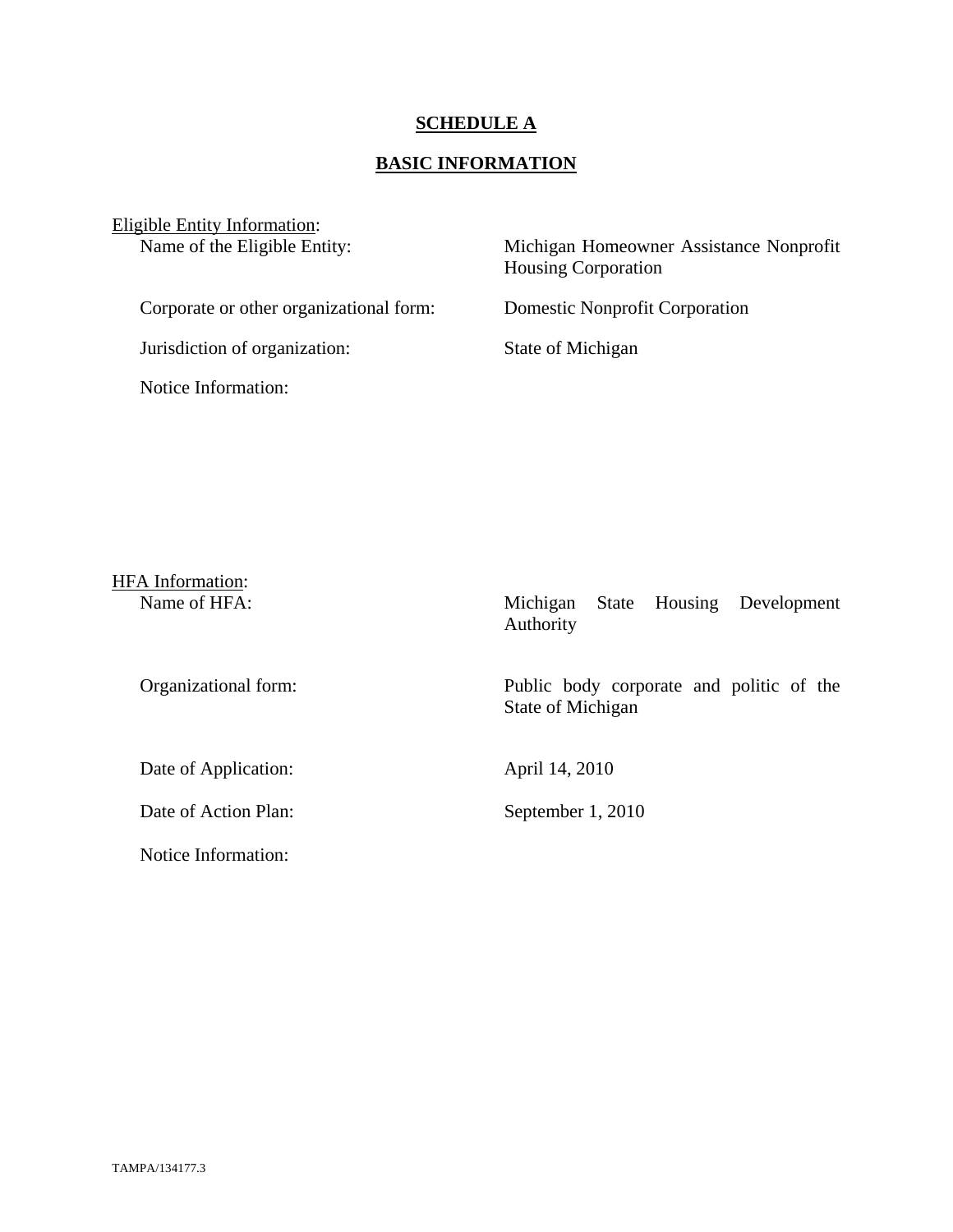| <b>Program Participation Cap:</b>                                                   | \$282,961,559.00                                                                                                                                       |
|-------------------------------------------------------------------------------------|--------------------------------------------------------------------------------------------------------------------------------------------------------|
| Portion of Program Participation Cap<br><b>Representing Original HHF Funds:</b>     | \$154,500,000.00                                                                                                                                       |
| Portion of Program Participation Cap<br><b>Representing Unemployment HHF Funds:</b> | \$128,461,559.00                                                                                                                                       |
| Permitted Expenses:                                                                 | \$16,710,486.00                                                                                                                                        |
| Closing Date:                                                                       | June 23, 2010                                                                                                                                          |
| <b>Amendment Date:</b>                                                              | September 23, 2010                                                                                                                                     |
| Eligible Entity Depository Account Information:                                     | See account information set forth in the<br>Depository Account Control Agreement<br>between Treasury and Eligible Entity<br>regarding the HHF Program. |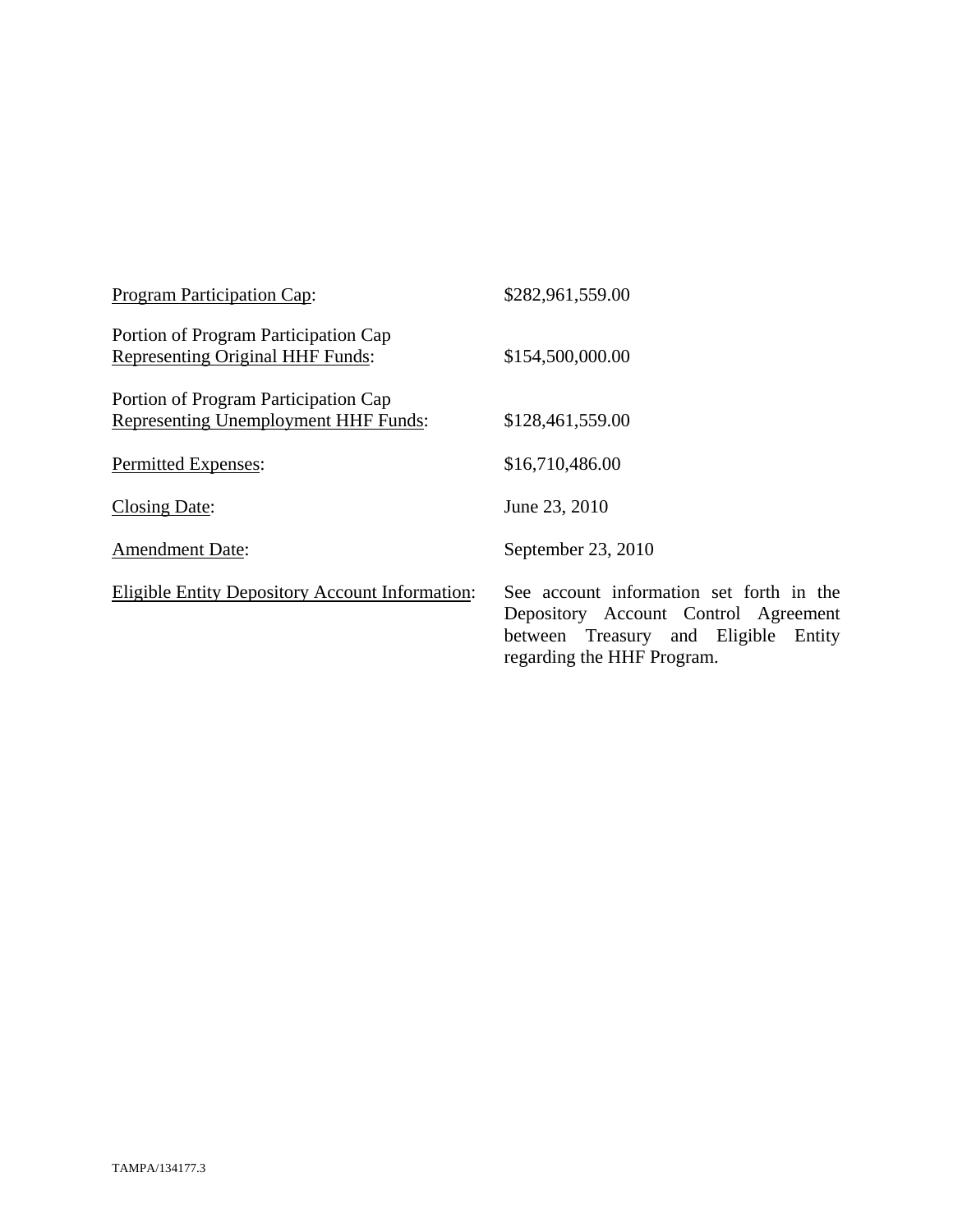### **SCHEDULE B**

## **SERVICE SCHEDULES**

The Service Schedules attached as Schedule B to the Original HPA are hereby deleted in their entirety and replaced with the attached Service Schedules (numbered sequentially as Service Schedule B-1, Service Schedule B-2, et. seq.), which collectively comprise Schedule B to the HPA.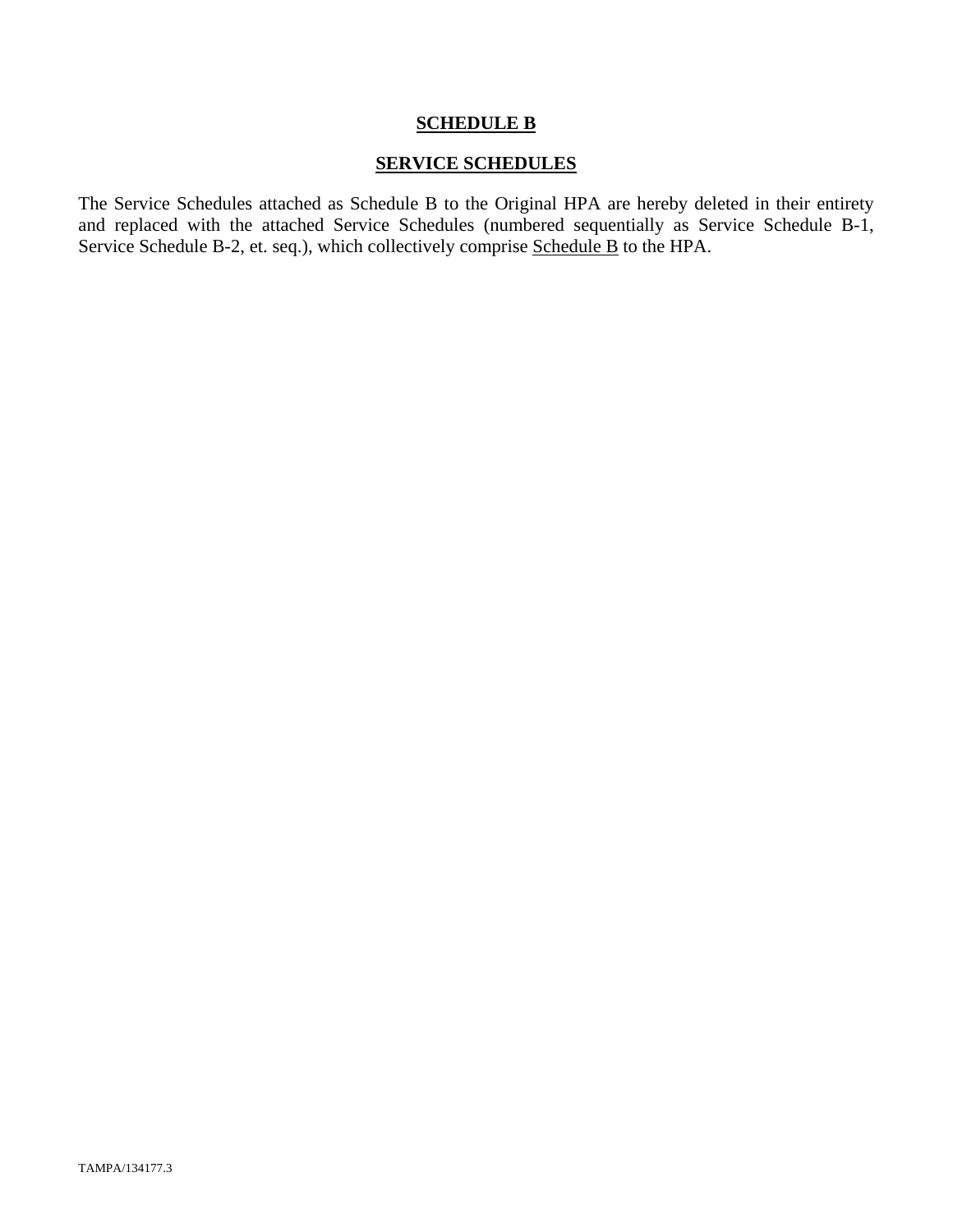# **SERVICE SCHEDULE B-1**

# **Michigan State Housing Development Authority**

| PRINCIPAL CURTAILMENT PROGRAM |
|-------------------------------|
| <b>Summary Guidelines</b>     |

|    | 1. Program Overview            | The Principal Curtailment Program will provide a one-time                                                                      |
|----|--------------------------------|--------------------------------------------------------------------------------------------------------------------------------|
|    |                                | matching fund of up to \$10,000 to homeowners seeking to                                                                       |
|    |                                | modify their loans. The Lender/Servicer must agree to provide                                                                  |
|    |                                | matching forgiveness of principal overhang and to modify the                                                                   |
|    |                                | reduced loan balance.                                                                                                          |
|    |                                |                                                                                                                                |
|    | 2. Program Goals               | The Principal Curtailment will prevent avoidable foreclosures by                                                               |
|    |                                | helping homeowners who currently cannot refinance or modify                                                                    |
|    |                                | their mortgages due to negative equity positions. Homeowners                                                                   |
|    |                                | will benefit from both a restructured loan payment and the                                                                     |
|    |                                | reduction in principal balance, reducing monthly payments and                                                                  |
|    |                                | increasing sustainability.                                                                                                     |
| 3. | <b>Target</b>                  | The Authority does not anticipate targeting this assistance on a                                                               |
|    | <b>Population/Areas</b>        | geographic basis, nor have we anticipated targeting specific                                                                   |
|    |                                | income limits. However, in practical terms this program will                                                                   |
|    |                                | most likely assist working and middle-income families although                                                                 |
|    |                                | there are no hard income limits.                                                                                               |
|    | 4. Program Allocation          | \$30,400,000.00                                                                                                                |
|    | (Excluding                     |                                                                                                                                |
|    | <b>Administrative</b>          |                                                                                                                                |
|    | <b>Expenses</b> )              |                                                                                                                                |
|    |                                |                                                                                                                                |
|    | <b>5. Borrower Eligibility</b> | Homeowners presently having severe negative equity, greater or                                                                 |
|    | <b>Criteria</b>                | equal to 115% of Combined Loan to Value (CLTV), and need                                                                       |
|    |                                | principal curtailment in order to reach a sustainable mortgage                                                                 |
|    |                                |                                                                                                                                |
|    |                                |                                                                                                                                |
|    |                                | payment. Homeowners will be required to provide a financial                                                                    |
|    |                                | hardship affidavit. First mortgage LTV may not be reduced                                                                      |
|    |                                | below 100%. The Lender will determine homeowners'                                                                              |
|    |                                | qualifying ratios for eligibility according to their own                                                                       |
|    |                                | standardized modification guidelines; housing ratios should not                                                                |
|    |                                | exceed 31%. The Lender will transmit eligible homeowner data                                                                   |
|    |                                | to the Authority for review, and agree to match MSHDA's                                                                        |
|    |                                | assistance dollar for dollar towards principal curtailment.                                                                    |
|    |                                | Awarded funds will be remitted to Lender to be applied towards                                                                 |
|    |                                | only the outstanding principal, on either $1st$ or $2nd$ mortgage.                                                             |
|    |                                | Lender to supply evidence to the Authority that funds were                                                                     |
|    |                                | applied as approved. Hardest-Hit funds will be available on a                                                                  |
|    |                                | first come, first serve basis.                                                                                                 |
|    | 6. Property/Loan               | The homeowner must currently occupy the property as his/her                                                                    |
|    | <b>Eligibility Criteria</b>    | primary residence, and must be located within the state of<br>Michigan. Eligible structures to include single-family, attached |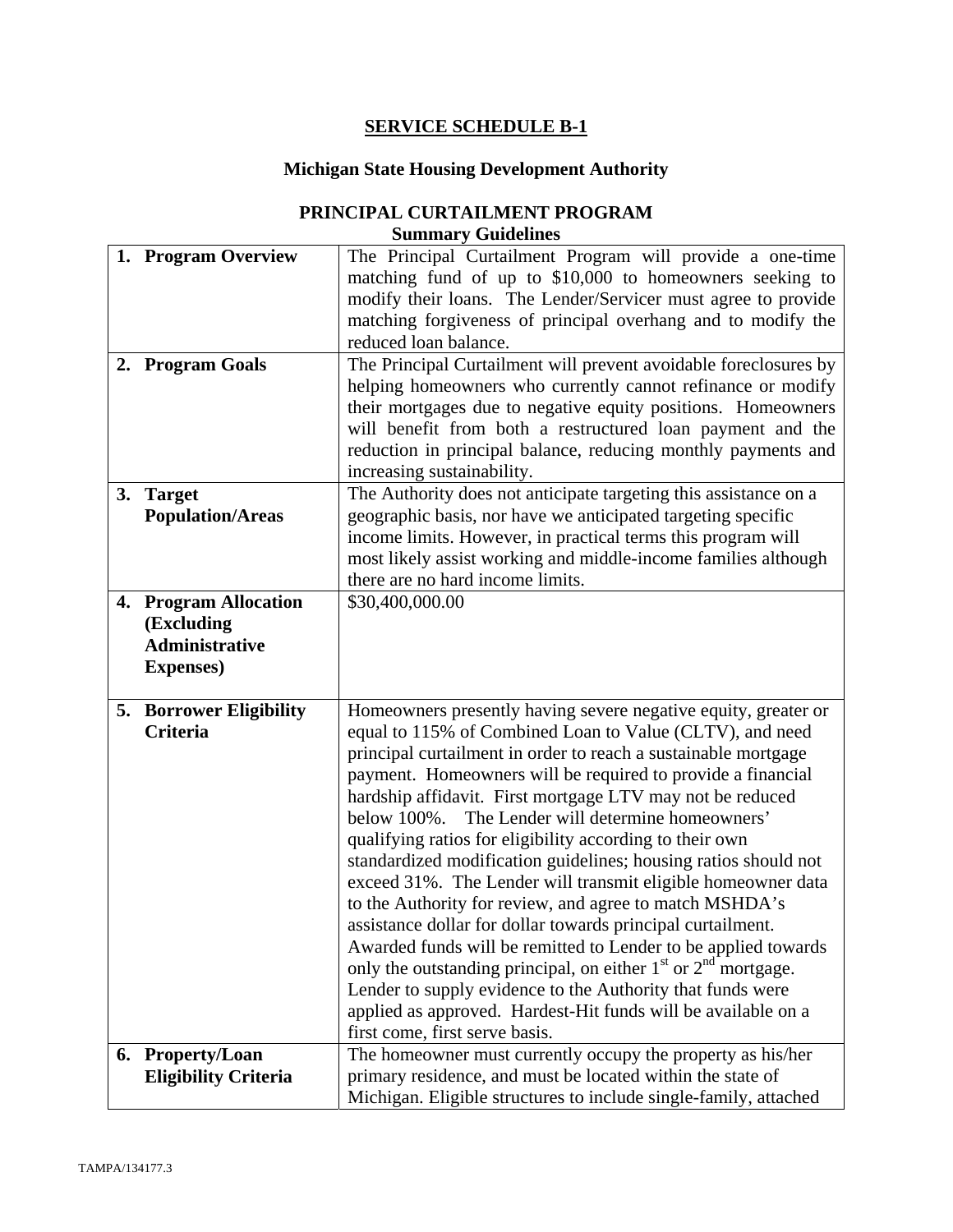|                                   | or detached, or manufactured homes on a permanent foundation<br>attached to real property. Existing mortgage loan balance must                                                            |
|-----------------------------------|-------------------------------------------------------------------------------------------------------------------------------------------------------------------------------------------|
|                                   | be equal to or less than \$729,250.                                                                                                                                                       |
| 7. Program Exclusions             | Second homes or investment properties. Homeowners with                                                                                                                                    |
|                                   | liquid cash reserves exceeding 3 months PITI.                                                                                                                                             |
| 8. Structure of Assistance        | Homeowners receiving MSHDA award will execute a secured<br>subordinate lien mortgage and note in favor of the Eligible<br>Entity. Loan will be 0%, non-amortizing loan, forgivable over a |
|                                   | 5 year term at 20% per year, which will be due on sale or                                                                                                                                 |
|                                   | transfer of the property, or when the property ceases to be the                                                                                                                           |
|                                   | principal residence of the homeowner, or if the mortgagor repays<br>in full any mortgage loan encumbering the property, no other                                                          |
|                                   | principal payments on the loans are due. Repayment of funds                                                                                                                               |
|                                   | will be re-invested back into new homeowner awards. Mortgage                                                                                                                              |
|                                   | will be recorded through public records and ongoing monitoring,                                                                                                                           |
|                                   | repayments and discharges will be conducted by the Authority.                                                                                                                             |
| 9. Per Household                  | Maximum of \$10,000 per household with a minimum 1:1 match                                                                                                                                |
| <b>Assistance</b>                 | from the Lender.                                                                                                                                                                          |
| 10. Duration of Assistance        | One time assistance to homeowner paid directly to                                                                                                                                         |
|                                   | Lender/Servicer for application towards principal curtailment.                                                                                                                            |
| 11. Estimated Number of           | 3,044 households could be served under this program if they all                                                                                                                           |
| Participating                     | receive the maximum funding amount of \$10,000.                                                                                                                                           |
| <b>Households</b>                 |                                                                                                                                                                                           |
|                                   |                                                                                                                                                                                           |
| 12. Program Inception/            | This Program will be available to homeowners within two                                                                                                                                   |
| <b>Duration</b>                   | months after approval by Treasury and will last up to three years.                                                                                                                        |
|                                   | However, based on the overwhelming need, funds allocated to                                                                                                                               |
|                                   | this Program will likely be exhausted second quarter 2012.                                                                                                                                |
| 13. Program Interactions          | Homeowners will only be eligible for one MSHDA HHF                                                                                                                                        |
| with Other HFA<br><b>Programs</b> | Program. MSHDA owned and serviced loans are eligible for<br>this program.                                                                                                                 |
|                                   |                                                                                                                                                                                           |
| <b>14. Program Interactions</b>   | Lender/Servicer will analyze homeowners' request for loan                                                                                                                                 |
| with HAMP                         | workout and offer the best possible solution to provide for long                                                                                                                          |
|                                   | term sustainability. Some homeowners are given HAMP<br>modifications, yet many will not qualify due to inability to reach                                                                 |
|                                   | a sustainable mortgage payment or 31% ratio without making a                                                                                                                              |
|                                   | principal curtailment. This program, with the Lender's 1:1                                                                                                                                |
|                                   | match, may make it possible. This assistance is available for                                                                                                                             |
|                                   | non-HAMP loans as well.                                                                                                                                                                   |
| 15. Program Leverage              | Existing Lender/Servicer will be required to match HHF                                                                                                                                    |
| with Other Financial              | Program funds 1:1. The matching funds will be paid at closing.                                                                                                                            |
| <b>Resources</b>                  |                                                                                                                                                                                           |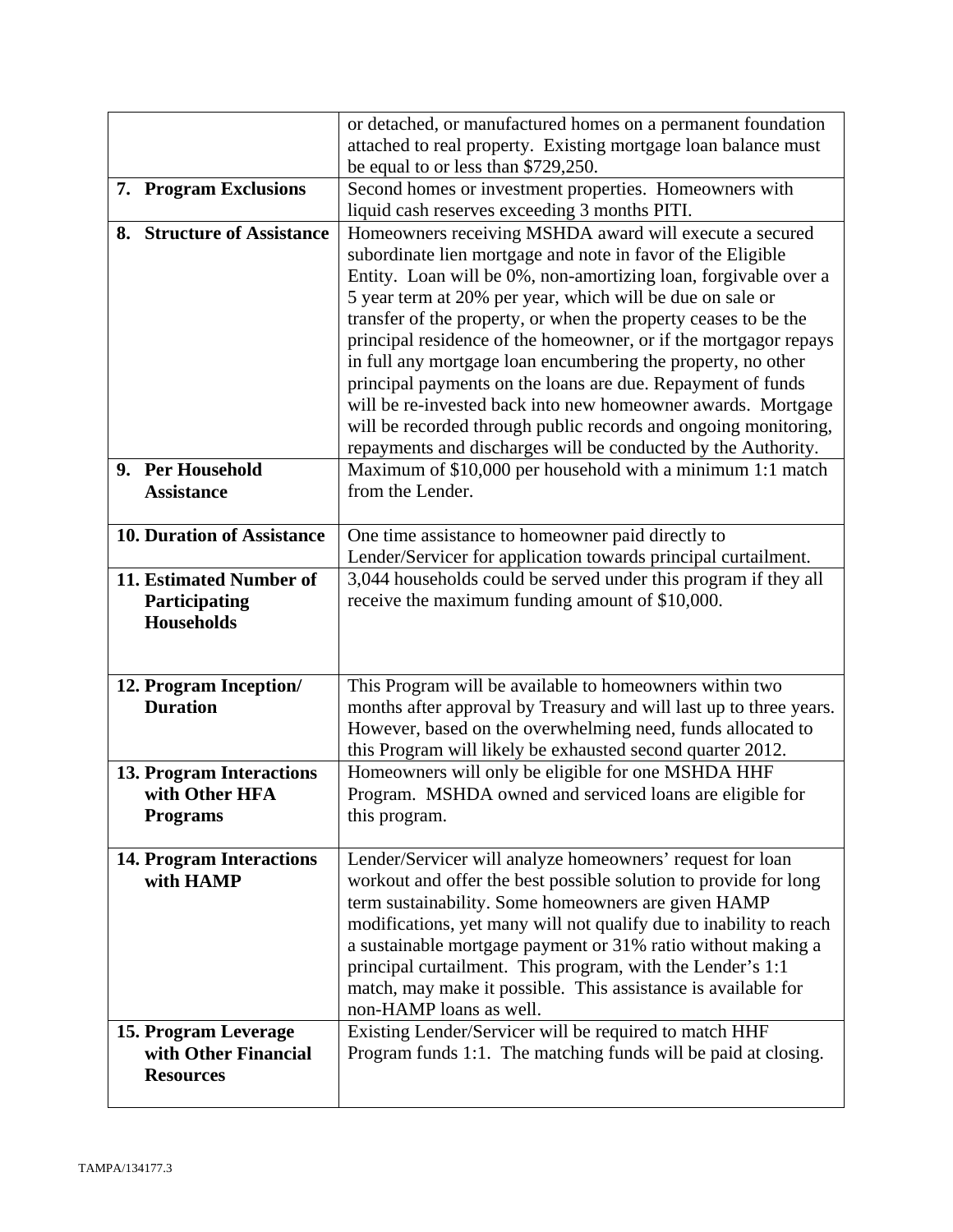| 16. Qualify as an | Yes | $\boxtimes$ No |
|-------------------|-----|----------------|
| Unemployment      |     |                |
| Program           |     |                |
|                   |     |                |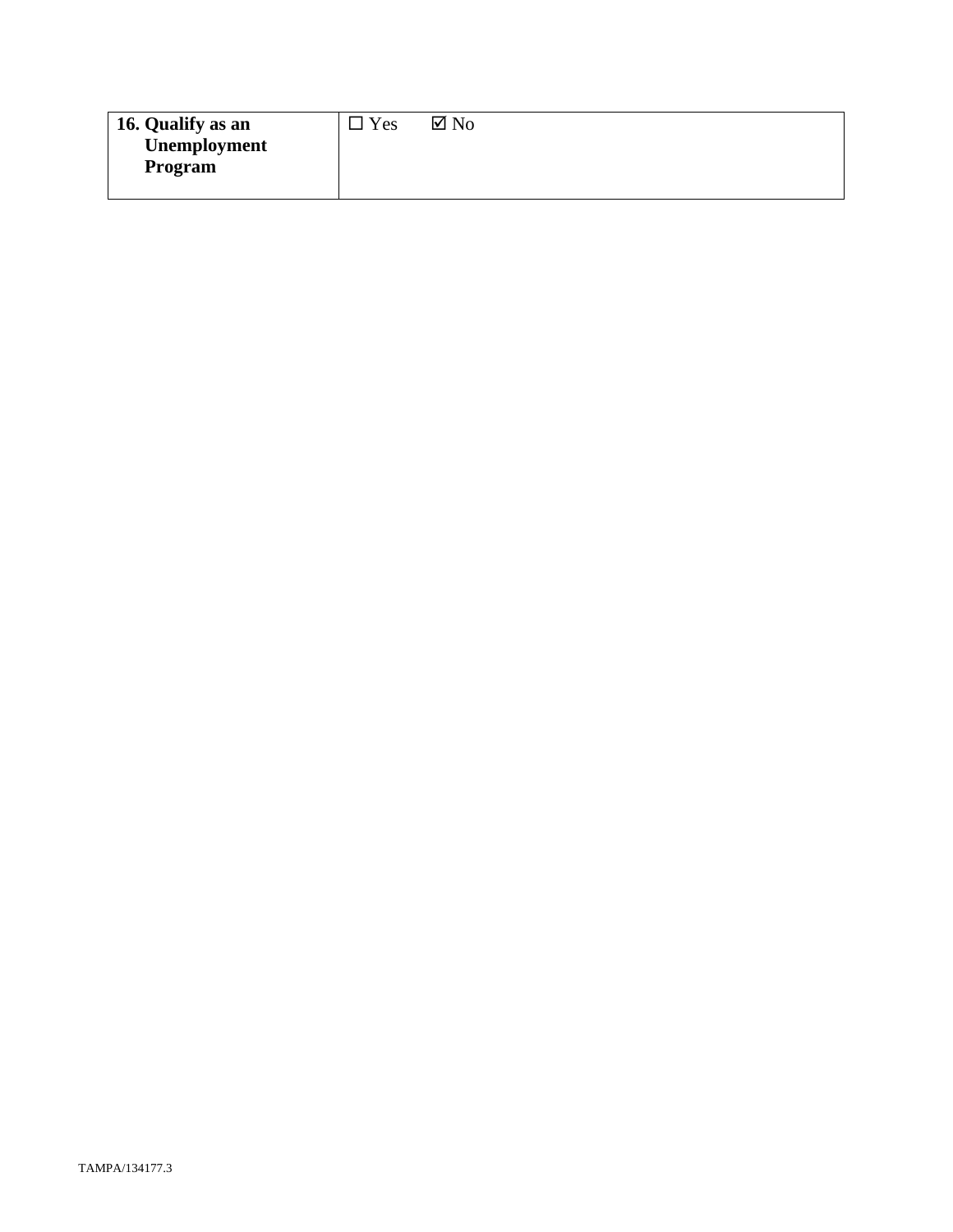## **SERVICE SCHEDULE B-2**

# **Michigan State Housing Development Authority**

# **LOAN RESCUE PROGRAM Summary Guidelines**

| unemployment, many Michigan families have encountered some                              |  |
|-----------------------------------------------------------------------------------------|--|
|                                                                                         |  |
| significant obstacle in their lives that resulted in mortgage                           |  |
| delinquency. This program will provide up to \$5,000 in                                 |  |
| assistance to households who can now sustain homeownership,                             |  |
| catch up on delinquent payments and avoid foreclosure.                                  |  |
| 2. Program Goals<br>This program will prevent avoidable foreclosures by putting         |  |
| homeowners, who otherwise are on the brink of foreclosure, but                          |  |
| can now afford to sustain homeownership, back on solid footing                          |  |
| without increasing their indebtedness. In so doing, the program                         |  |
| will stem the oversupply of foreclosed homes and short sales that                       |  |
| dominate many markets and help stabilize the broader housing                            |  |
| market in Michigan.                                                                     |  |
| 3. Target<br>The Authority does not anticipate targeting this assistance on a           |  |
| geographic basis, nor have we anticipated targeting specific<br><b>Population/Areas</b> |  |
| income limits. However, in practical terms this program will                            |  |
| most likely assist working and middle-income families although                          |  |
| there are no hard income limits.                                                        |  |
| 4. Program Allocation<br>\$15,500,000.00                                                |  |
| (Excluding                                                                              |  |
| <b>Administrative</b>                                                                   |  |
| <b>Expenses</b> )                                                                       |  |
|                                                                                         |  |
| Homeowners must be able to document a "recovery" from a one-<br>5. Borrower Eligibility |  |
| Criteria<br>time crisis and have the future ability to sustain their current            |  |
| mortgage. Homeowners will be required to provide a financial                            |  |
| hardship affidavit. The Lender/Servicer will determine                                  |  |
| homeowners qualifying ratios for eligibility according to their                         |  |
| own standardized modification guidelines, i.e. HAMP, FDIC,                              |  |
| etc. The Lender will transmit eligible homeowner data to the                            |  |
| Authority for review, confirmation that homeowner has                                   |  |
| overcome the one-time crisis and is back on track with                                  |  |
| successful payments. Housing ratio should not exceed 31% after                          |  |
| approved modification. Award funds will be remitted to Lender                           |  |
| for application to arrearage on homeowner's loan. Proof to be                           |  |
| supplied to the Authority that funds were applied and account                           |  |
| brought current. Hardest-Hit funds will be available on a first                         |  |
| come, first serve basis.                                                                |  |
| The homeowner must currently occupy the property as his/her<br>6. Property/Loan         |  |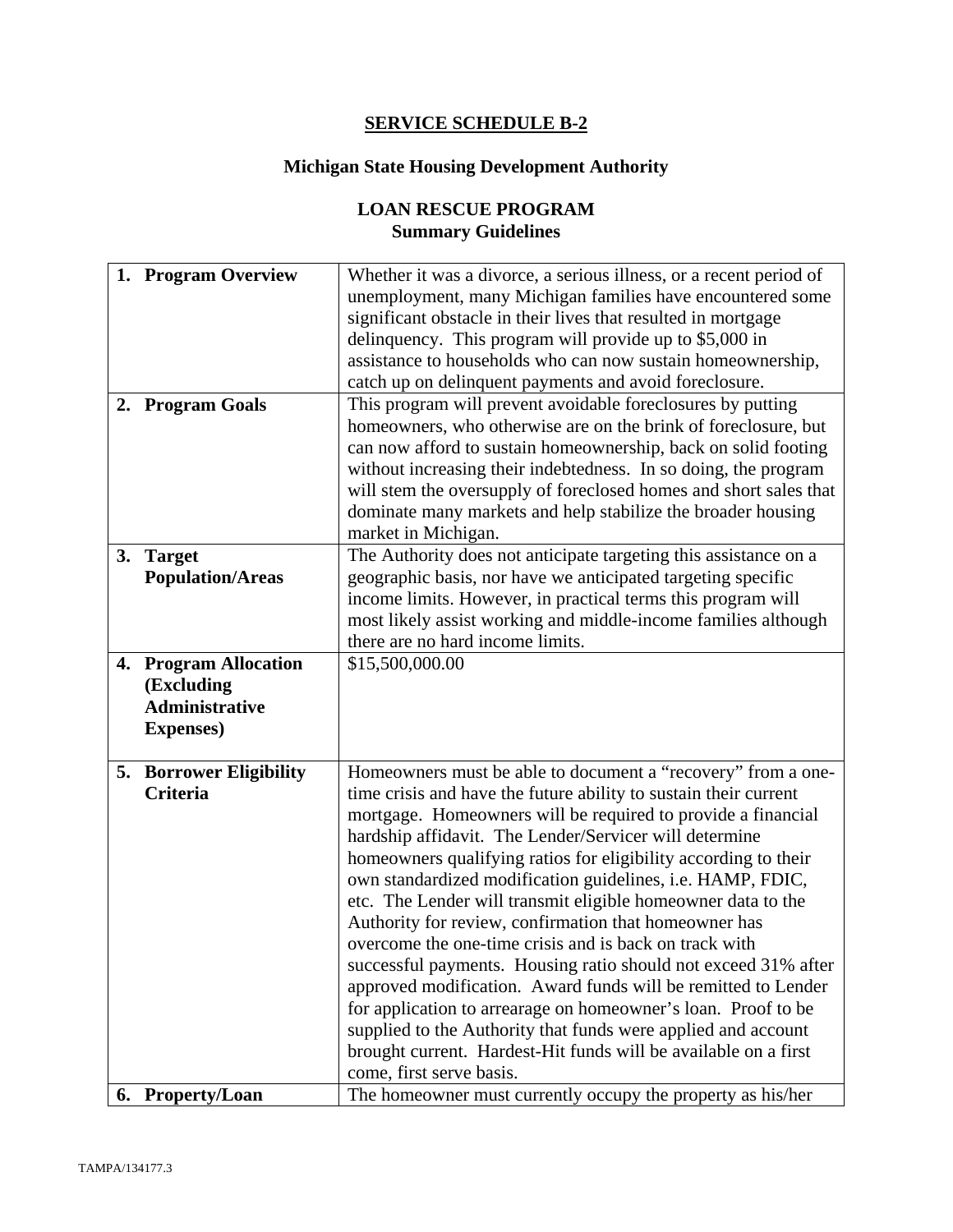| <b>Eligibility Criteria</b>                  | primary residence, and must be located within the state of         |
|----------------------------------------------|--------------------------------------------------------------------|
|                                              | Michigan. Eligible structures to include single-family, attached   |
|                                              | or detached, or manufactured homes on a permanent foundation       |
|                                              | attached to real property. Existing mortgage loan balance must     |
|                                              | be equal to or less than \$729,250.                                |
| <b>Program Exclusions</b><br>7.              | Second homes or investment properties. Homeowners with             |
|                                              | liquid cash reserves exceeding 3 months PITI.                      |
| 8. Structure of Assistance                   | Homeowners receiving award will execute a secured subordinate      |
|                                              | lien mortgage and note in favor of the Eligible Entity. Loan will  |
|                                              | be 0%, non-amortizing loan, forgivable over a 5 year term at       |
|                                              | 20% per year, which will be due on sale or transfer of the         |
|                                              | property, or when the property ceases to be the principal          |
|                                              | residence of the homeowner, or if the mortgagor repays in full     |
|                                              | any mortgage loan encumbering the property, no other principal     |
|                                              | payments on the loan are due. Repayment of funds will be re-       |
|                                              | invested back into new homeowner awards. Mortgage will be          |
|                                              | recorded through public records and ongoing monitoring,            |
|                                              | repayments and discharges will be conducted by the Authority.      |
| 9. Per Household                             | One time award up to \$5,000 per household.                        |
| <b>Assistance</b>                            |                                                                    |
|                                              |                                                                    |
| 10. Duration of Assistance                   | One time assistance to homeowner, paid directly to                 |
|                                              | Lender/Servicer for application towards arrearage on               |
|                                              | homeowners' account.                                               |
| 11. Estimated Number of                      | Based upon maximum program funding of \$5,000 per                  |
| Participating                                | household, 3,090 households may be assisted.                       |
| <b>Households</b>                            |                                                                    |
|                                              |                                                                    |
| 12. Program                                  | This Program will be available to homeowners within two            |
| <b>Inception/Duration</b>                    | months after approval by Treasury and will last up to three years. |
|                                              | However, based on the overwhelming need, funds allocated to        |
|                                              | this Program will likely be exhausted second quarter 2012.         |
| 13. Program Interactions                     | Homeowners will only be eligible for one MSHDA HHF                 |
| with Other HFA                               | Program. MSHDA owned and serviced loans are eligible for           |
| <b>Programs</b>                              | this program.                                                      |
|                                              | Lender/Servicer will analyze homeowners' request for loan          |
| <b>14. Program Interactions</b><br>with HAMP | workout and offer the best possible solution to provide long term  |
|                                              | sustainability. Some homeowners are given HAMP                     |
|                                              | modifications, yet some may not qualify due to adding the          |
|                                              | delinquency to the balance and not being able to reach a 31%       |
|                                              | ratio; this program may help. This assistance is also available    |
|                                              | for non-HAMP loans.                                                |
| 15. Program Leverage                         | None.                                                              |
| with Other Financial                         |                                                                    |
|                                              |                                                                    |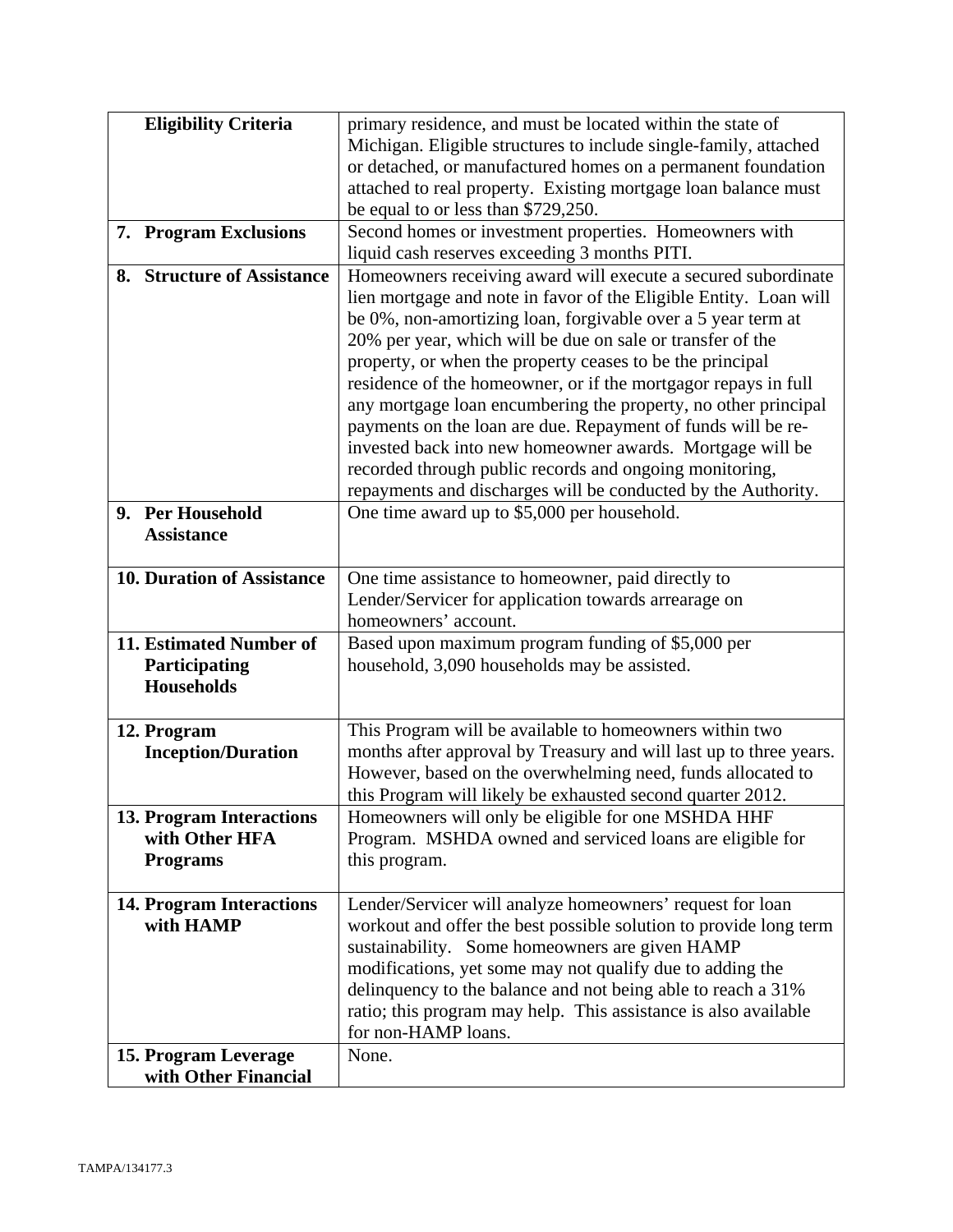| <b>Resources</b>                             |            |                |
|----------------------------------------------|------------|----------------|
| 16. Qualify as an<br>Unemployment<br>Program | $\Box$ Yes | $\boxtimes$ No |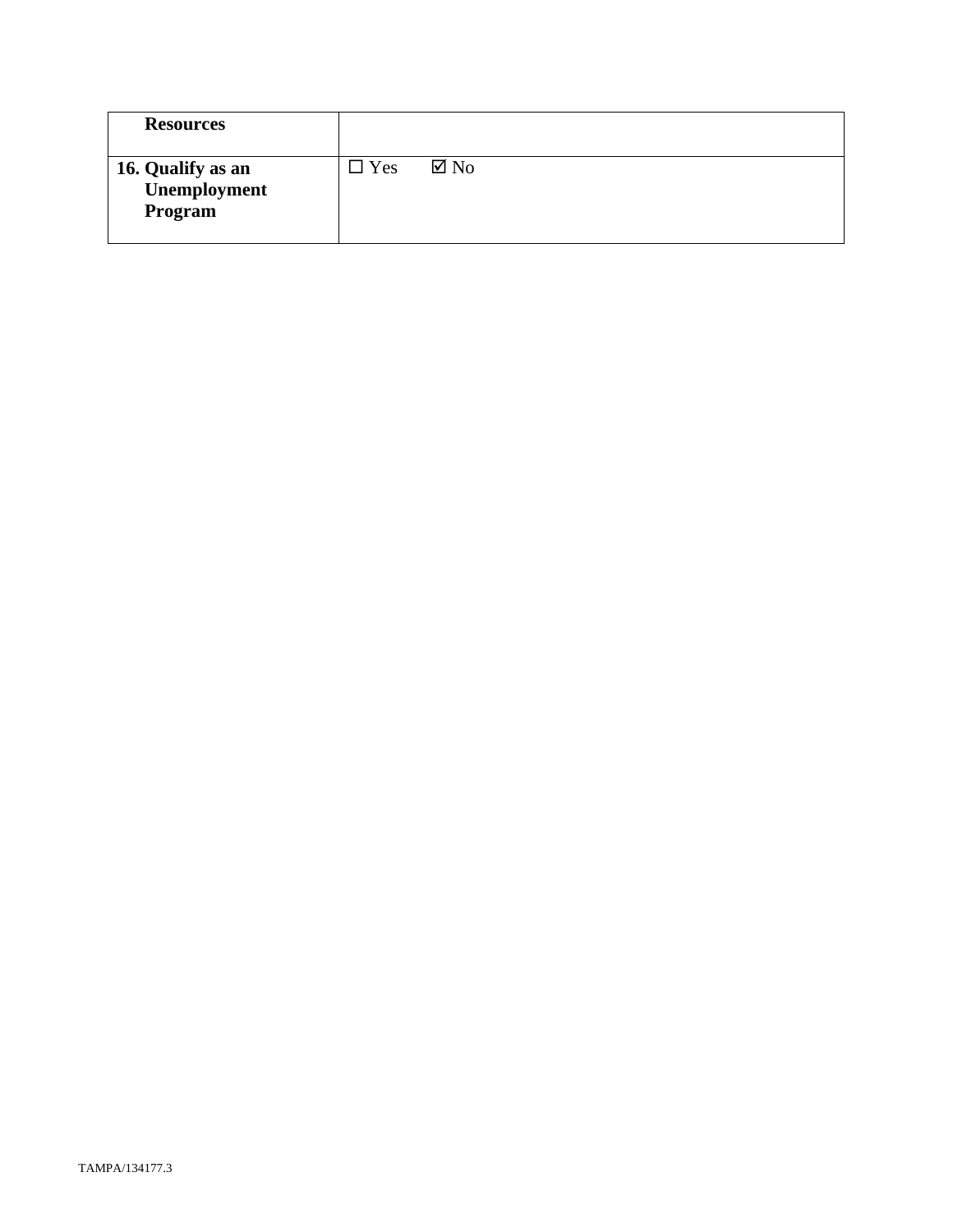# **SERVICE SCHEDULE B-3**

# **Michigan State Housing Development Authority**

# **UNEMPLOYMENT MORTGAGE SUBSIDY PROGRAM Summary Guidelines**

| 1. | <b>Program Overview</b>             | The Michigan State Housing Development Authority<br>(MSHDA), through its Unemployment Mortgage Subsidy                           |
|----|-------------------------------------|----------------------------------------------------------------------------------------------------------------------------------|
|    |                                     | Program, is partnering with financial institutions to directly                                                                   |
|    |                                     | provide funds to subsidize an eligible borrower's current or<br>modified mortgage payment.                                       |
|    |                                     |                                                                                                                                  |
|    |                                     | This Program will assist the borrower in retaining                                                                               |
|    |                                     | homeownership by subsidizing 100% or \$1,500 (whichever is                                                                       |
|    |                                     | less) of the first mortgage payment due after the borrower is<br>approved for the program, and 50% or \$750 (whichever is less)  |
|    |                                     | of the subsequent 11 mortgage payments, provided the borrower                                                                    |
|    |                                     | remains eligible. The assistance will not exceed a total of 12                                                                   |
|    |                                     | consecutive months or \$9,750. Borrowers will be responsible                                                                     |
|    |                                     | for the unsubsidized portion of their monthly payment, which                                                                     |
|    |                                     | borrower shall remit to MSHDA. MSHDA will combine the<br>borrower portion with the subsidy and remit the full mortgage           |
|    |                                     | payment directly to the lender or servicer.                                                                                      |
|    |                                     | Borrowers will also be eligible for up to \$3,000 in assistance to                                                               |
|    |                                     | correct a mortgage delinquency that accumulated during a                                                                         |
|    |                                     | period of unemployment prior to receiving monthly mortgage                                                                       |
|    |                                     | assistance.                                                                                                                      |
| 2. | <b>Program Goals</b>                | Provide mortgage payment assistance to Michigan unemployed<br>residents, helping them remain successful with homeownership.      |
| 3. | <b>Target Population /</b>          | The Authority does not anticipate targeting this assistance on a                                                                 |
|    | <b>Areas</b>                        | geographic basis, nor have we anticipated specific hard income                                                                   |
|    |                                     | limits. However, in practical terms this program will most                                                                       |
|    |                                     | likely assist working and middle-income families.                                                                                |
| 4. | <b>Program Allocation</b>           | \$220,351,073.00                                                                                                                 |
|    | (Excluding<br><b>Administrative</b> |                                                                                                                                  |
|    | <b>Expenses</b> )                   |                                                                                                                                  |
|    |                                     |                                                                                                                                  |
| 5. | <b>Borrower Eligibility</b>         | Homeowners who have lost their job and are receiving Michigan                                                                    |
|    | Criteria                            | unemployment benefits will apply for assistance to their                                                                         |
|    |                                     | Servicer. Homeowners will be required to provide a financial<br>hardship affidavit. The Servicer will first determine borrower's |
|    |                                     | qualifying ratios for eligibility according to their own                                                                         |
|    |                                     | standardized modification guidelines, i.e. HAMP, FDIC, etc.                                                                      |
|    |                                     | Servicer will submit the eligible homeowner's application to                                                                     |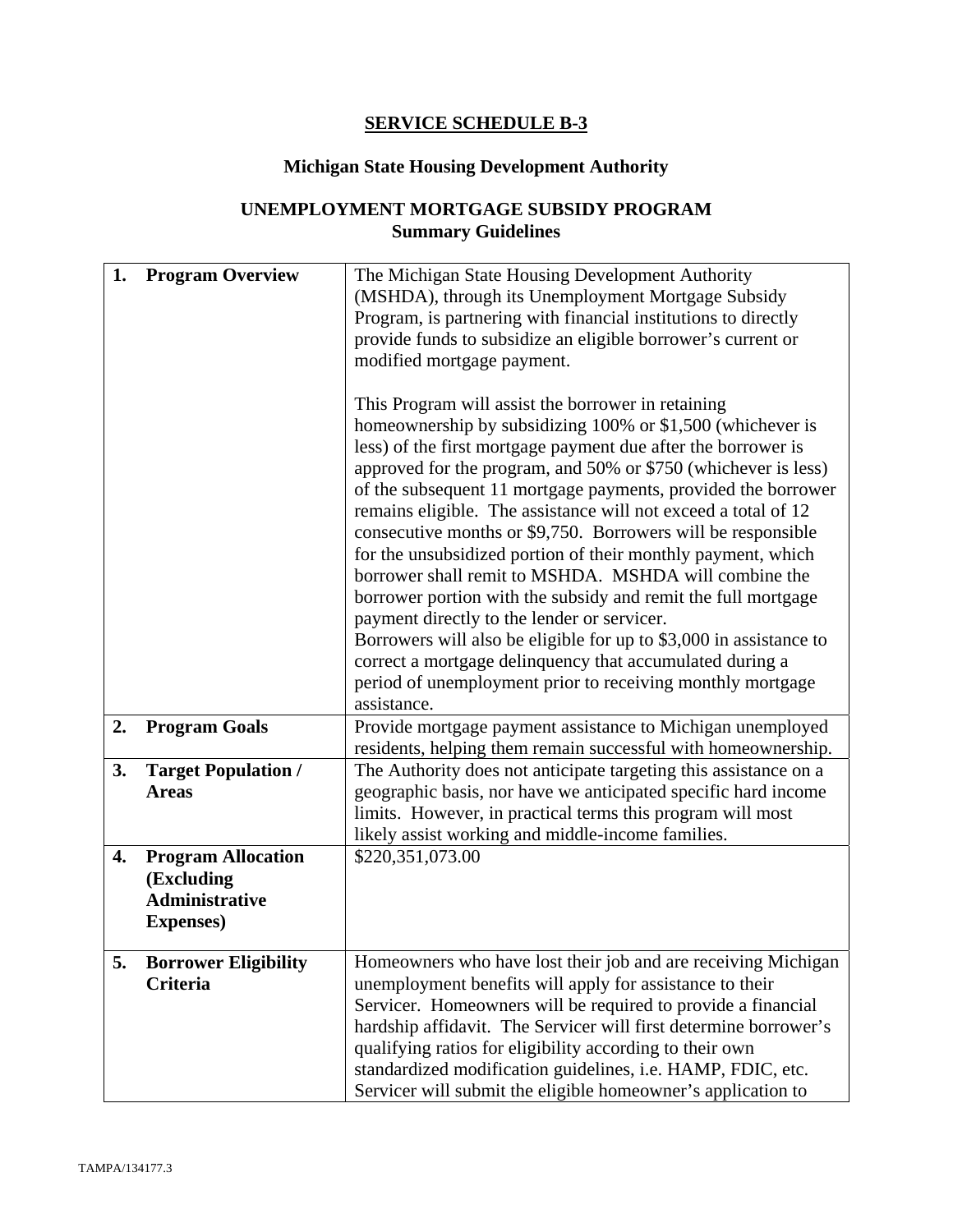|    |                                                                                               | MSHDA for review and approval; packages must include                                                                        |
|----|-----------------------------------------------------------------------------------------------|-----------------------------------------------------------------------------------------------------------------------------|
|    |                                                                                               | evidence homeowner is currently receiving unemployment                                                                      |
|    |                                                                                               | benefits. MSHDA will communicate approval to the Servicer.                                                                  |
|    |                                                                                               | Housing ratios should not exceed a sustainable ratio, generally                                                             |
|    |                                                                                               | 43%; this assistance will not be permitted to reduce housing                                                                |
|    |                                                                                               | ratio below 25%. Funds will be available on a first come, first                                                             |
|    |                                                                                               | serve basis. Ratios are calculated considering current household                                                            |
|    |                                                                                               | income which includes unemployment compensation.                                                                            |
| 6. | <b>Property / Loan</b>                                                                        | Owner-occupied, primary residence, located in the state of                                                                  |
|    | Michigan. Include single family, one-unit properties, attached<br><b>Eligibility Criteria</b> |                                                                                                                             |
|    |                                                                                               | or detached condominiums, single or double-wide manufactured                                                                |
|    |                                                                                               | homes on a permanent foundation that are taxed as real estate.                                                              |
|    |                                                                                               | Unemployed homeowner must be obligated on original Note.                                                                    |
|    |                                                                                               | Existing mortgage loan balance must be equal to or less than                                                                |
|    |                                                                                               | \$729,750.                                                                                                                  |
| 7. | <b>Program Exclusions</b>                                                                     | Second homes, investment property, multi-unit properties.                                                                   |
|    |                                                                                               | Homeowners with liquid assets exceeding 3 months PITI.                                                                      |
|    |                                                                                               | Homeowners not receiving Michigan unemployment benefits.                                                                    |
| 8. | <b>Structure of Assistance</b>                                                                | Homeowners receiving award will execute a subordinate                                                                       |
|    |                                                                                               | mortgage secured by a lien against the property, and a note in                                                              |
|    |                                                                                               | favor of the Eligible Entity. Loan will be 0%, non-recourse,                                                                |
|    |                                                                                               | non-amortizing, forgivable over a 5 year term at 20% per year,                                                              |
|    |                                                                                               | which will be due on sale or transfer of the property (if sufficient                                                        |
|    |                                                                                               | equity proceeds are available from the sale). In the event the                                                              |
|    |                                                                                               |                                                                                                                             |
|    |                                                                                               | property ceases to be the principal residence of the homeowner<br>for other reasons, or if the mortgagor repays in full any |
|    |                                                                                               |                                                                                                                             |
|    |                                                                                               | mortgage loan encumbering the property, the loan will be                                                                    |
|    |                                                                                               | forgiven. Repayment of funds will be re-invested back into new                                                              |
|    |                                                                                               | homeowner awards until December 31, 2017; thereafter all                                                                    |
|    |                                                                                               | remaining and repaid funds will be returned to Treasury.                                                                    |
|    |                                                                                               | Mortgage will be recorded through public records and ongoing                                                                |
|    |                                                                                               | monitoring, repayments and discharges will be conducted by                                                                  |
|    |                                                                                               | MSHDA.                                                                                                                      |
| 9. | <b>Per Household</b>                                                                          | \$12,750 maximum per household.                                                                                             |
|    | <b>Assistance</b>                                                                             |                                                                                                                             |
|    |                                                                                               | The lesser of 100% of the mortgage payment or \$1,500 for the                                                               |
|    |                                                                                               | first months' mortgage payment following borrower approval,                                                                 |
|    |                                                                                               | and the lesser of 50% of the mortgage payment or \$750 per                                                                  |
|    |                                                                                               | month for the subsequent 11 months (so long as the borrower                                                                 |
|    |                                                                                               | remains eligible), not to exceed a total of 12 consecutive                                                                  |
|    |                                                                                               | months; which calculates to a maximum of \$9,750 per                                                                        |
|    |                                                                                               | household. The borrower shall remain responsible for the                                                                    |
|    |                                                                                               | unsubsidized portion of the mortgage payment. MSHDA will                                                                    |
|    |                                                                                               | collect the borrower's portion and submit the full mortgage                                                                 |
|    |                                                                                               | payment directly to the lender or servicer. Homeowners will                                                                 |
|    |                                                                                               | submit their required portion to MSHDA prior to the next due                                                                |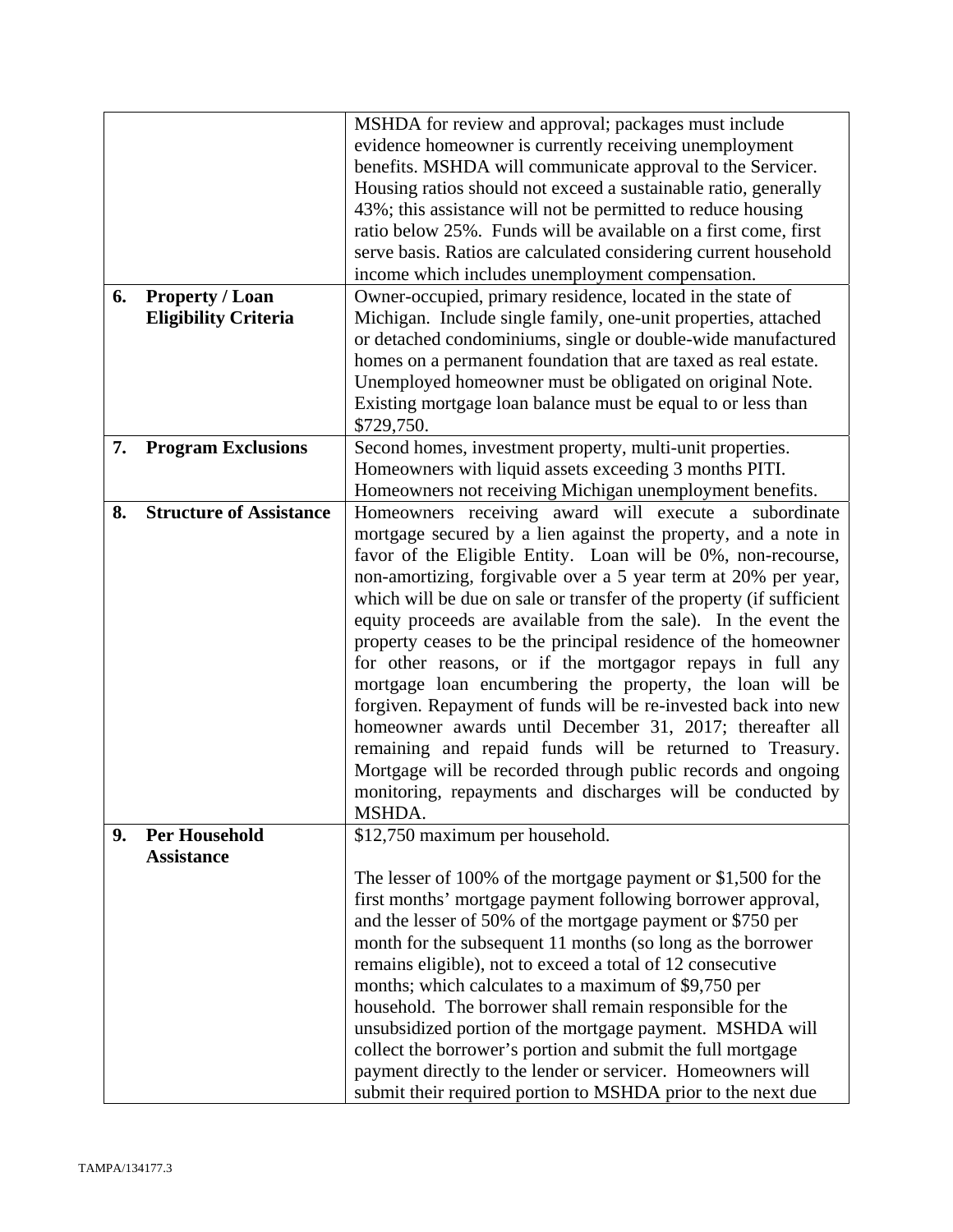|                                                                         | date. MSHDA will continue to make the total monthly payment<br>using the homeowners' contribution combined with MSHDA's<br>subsidy amount. If homeowner is late on their portion, MSHDA<br>will notify Servicer and homeowner that subsidy has ceased.<br>If loan is delinquent and homeowner has documented both need<br>and recovery, MSHDA may provide an additional \$3,000 in<br>rescue assistance to bring loan current or pay escrow shortages,<br>provided such delinquency accumulated during a period of<br>unemployment. |
|-------------------------------------------------------------------------|-------------------------------------------------------------------------------------------------------------------------------------------------------------------------------------------------------------------------------------------------------------------------------------------------------------------------------------------------------------------------------------------------------------------------------------------------------------------------------------------------------------------------------------|
| 10. Duration of Assistance                                              | Subsidy ceases two months after borrower returns to work;<br>maximum subsidy is never to exceed 12 months. Or, subsidy<br>ceases immediately if homeowner is over 30 days late<br>submitting their required portion of payment.                                                                                                                                                                                                                                                                                                     |
| 11. Estimated Number of<br>Participating<br><b>Households</b>           | Based upon maximum program funding of \$12,750 per<br>household, 17,286 households may be assisted.                                                                                                                                                                                                                                                                                                                                                                                                                                 |
| 12. Program Inception /<br><b>Duration</b>                              | Program was rolled out July 12, 2010; 48% of Michigan's<br>HHF loans funded are the Unemployment Subsidy program.<br>Modified program will be available to homeowners within two<br>months after approval by Treasury and is projected to last up to<br>three years. However, based on the overwhelming need, funds<br>allocated to this Program will likely be exhausted fourth quarter,<br>2012.                                                                                                                                  |
| 13. Program Interactions<br>with Other HFA<br><b>Programs</b>           | Servicer will analyze homeowners request for loan workout and<br>offer the best possible solution to provide for long term<br>sustainability. Servicers must follow their requirements and<br>internal policies for modification. MSHDA owned and serviced<br>loans are eligible for this program. Homeowner will be eligible<br>for only one HHF program.                                                                                                                                                                          |
| 14. Program Interactions<br>with HAMP                                   | Borrowers will be pre-screened for HAMP, HAFA and HAMP-<br>UP and programs offered by lenders. Eligible households will<br>receive assistance from these programs before receiving<br>assistance through the HHF program except where not eligible<br>for HAMP.                                                                                                                                                                                                                                                                     |
| 15. Program Leverage with<br><b>Other Financial</b><br><b>Resources</b> | None.                                                                                                                                                                                                                                                                                                                                                                                                                                                                                                                               |
| 16. Qualify as an<br>Unemployment<br>Program                            | $\boxtimes$ Yes<br>$\square$ No                                                                                                                                                                                                                                                                                                                                                                                                                                                                                                     |